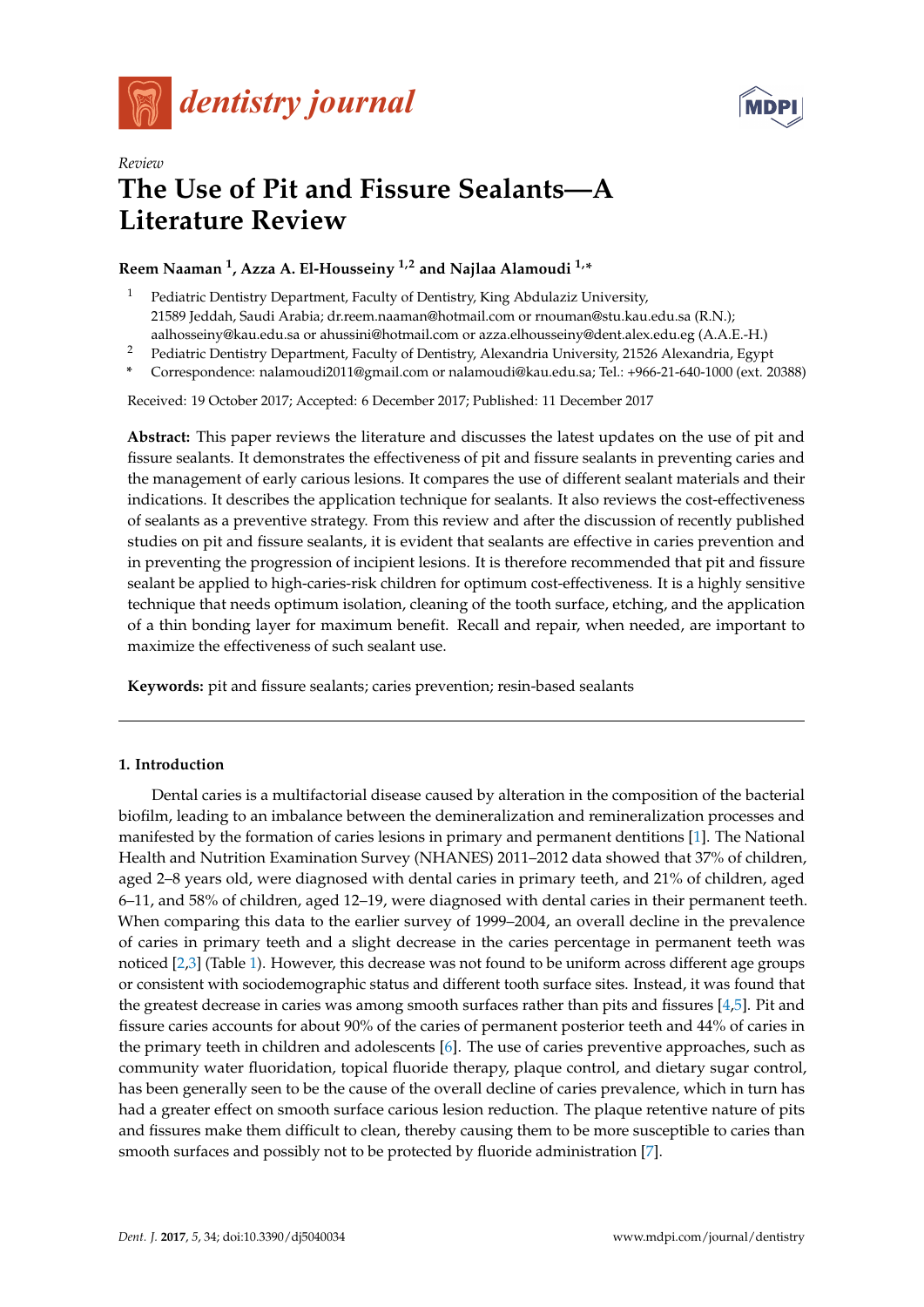<span id="page-1-0"></span>

| Epidemiology                                                 | <b>NHANES 1999-2004</b>                                      | <b>NHANES 2011-2012</b> |  |  |
|--------------------------------------------------------------|--------------------------------------------------------------|-------------------------|--|--|
| <b>Dental Caries Experience</b>                              |                                                              |                         |  |  |
| Total% in Primary Teeth                                      | 42%                                                          | 37%                     |  |  |
| Age group 2-5                                                | 28%                                                          | 23%                     |  |  |
| Age group 6-8                                                | 51%                                                          | 56%                     |  |  |
| Total% in Permanent Teeth in Children                        | 21%                                                          | 21%                     |  |  |
| Age group 6-8                                                | 10%                                                          | 14%                     |  |  |
| Age group 9-11                                               | 31%                                                          | 29%                     |  |  |
| Total% in Permanent Teeth in Adolescents                     |                                                              |                         |  |  |
| Age group 12-19                                              | 59% permanent teeth                                          | 58% permanent teeth     |  |  |
| <b>Untreated Dental Caries (Primary Teeth)</b>               |                                                              |                         |  |  |
| Age group 2–5                                                | 19%                                                          | 10%                     |  |  |
| Age group 6-8                                                | 25.5%                                                        | 20%                     |  |  |
| <b>Untreated Dental Caries (Permanent Teeth)</b>             |                                                              |                         |  |  |
| Age group 6-8                                                | $4\%$                                                        | 3.3%                    |  |  |
| Age group 9-11                                               | 11%                                                          | 8%                      |  |  |
| Age group 12-19                                              | 19.6                                                         | 15%                     |  |  |
| Sealant Prevalence (Had At Least One Sealed Permanent Tooth) |                                                              |                         |  |  |
| Age group 6-8                                                | 20%                                                          | 31%                     |  |  |
| Age group 9-11                                               | 40%                                                          | 49%                     |  |  |
| Age group 12-19                                              | 37%                                                          | 43%                     |  |  |
|                                                              | $1$ NHANES: pational health and putrition examination survey |                         |  |  |

Table 1. Summary of data reported by NHANES<sup>1</sup> on the prevalence of caries and sealants.

<sup>1</sup> NHANES: national health and nutrition examination survey.

More effective measures are necessary to protect pits and fissures; these include the use of pit and fissure sealants. Sealant application is a preventive conservative approach involving the introduction of sealants into the pits and fissures of caries prone teeth; this sealant then bonds to the tooth micromechanically, providing a physical barrier that keeps bacteria away from their source of nutrients [\[8\]](#page-14-7). Despite the overall increases in sealant use, they are still considered to be underused worldwide although the efficacy and caries-preventive effect of pit and fissure sealants has been well documented in the literature.

Data from NHANES in 2011–2012, when compared to that from a previous survey in 1999–2004, showed an increase in the use of sealants in permanent teeth. About 31% of children, aged 6–8 years old, 49% of children, aged 9–11, and 43% of adolescents, aged 12–19, had at least one sealed permanent tooth [\[2](#page-14-1)[,3](#page-14-2)[,6\]](#page-14-5) (Table [1\)](#page-1-0).

In Europe, sealant prevalence in adolescents was found to be about 58.8% in Portugal and 8% in Greece [\[9](#page-14-8)[,10\]](#page-14-9). In the Middle East, in Saudi Arabia, it was found that only 9% had a minimum of one permanent molar sealed [\[11\]](#page-14-10).

The aim of this paper was to review the literature regarding the latest updates on the use of pit and fissure sealants on primary and permanent molars in children and adolescents.

#### **2. History of Fissure Sealant Development**

In the past, several attempts were made to protect pits and fissures from becoming carious; approaches, such as enamel fissure eradication, were used. This involved the widening of the fissures, or so-called fissurotomy, to transform deep fissures into cleansable ones [\[12\]](#page-14-11). Another method was to treat pits and fissures with ammoniacal silver nitrate [\[13\]](#page-14-12). None of these approaches, however, had a great measure of success. A more invasive approach was introduced by Hyatt in 1923 and this involved the preparation of a class I cavity that included all deep pits and fissures and the placement of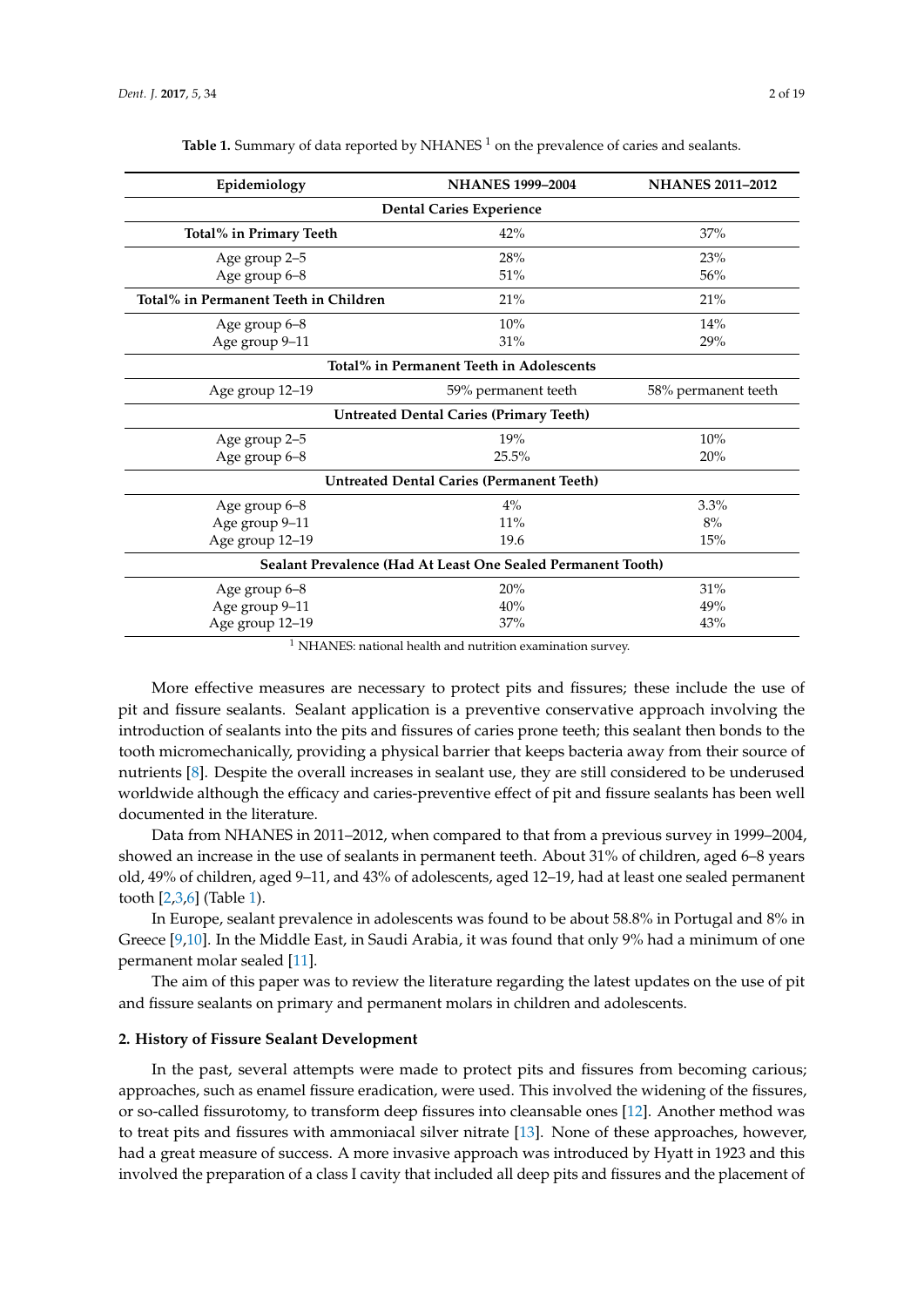a prophylactic restoration. In fact, this approach remained the treatment of choice until the 1970s [\[14\]](#page-14-13). In 1955, Buonocore published his classic study, documenting the method of bonding of acrylic resin to previously etched dental enamel. He described the technique of acid etching, using 85% phosphoric acid for 30 s, as a tool to increase the adhesion of self-curing methyl methacrylate resin materials to dental enamel. This study was indeed the beginning of a revolution in dental clinical practice [\[15\]](#page-14-14). In the mid-1960s, Cueto generated the first sealant material, methyl cyanoacrylate, but it was not marketed. This material, however, was prone to bacterial disintegration in the oral cavity over time [\[16\]](#page-15-0). Later on, Bowen invented a viscous resin, called bisphenol-a-glycidyl dimethacrylate, and this has become known as BIS-GMA [\[17\]](#page-15-1). This class was found to be resistant to degradation and successfully produced a bond with etched enamel. Buonocore made further advances and published his first paper about pit and fissure sealant, describing his successful use of BIS-GMA resin with the use of ultraviolet light in 1970 [\[18\]](#page-15-2). production from the mid-1960s, Cueto generated the first sealant material, methyl cyclicate, but the first sealant material, methyl cyclicate, but the first sealant material, methyl cyclicate, but the first sealant materia his first paper about pit and fissure search, describing his successful use of  $B$ -GMA resin with the successful use of  $B$ 

## **3. Pit and Fissure Sealant Materials**

Sealants are classified into three sealant materials (Figure [1\)](#page-2-0). The predominant types of sealant materials in the market at present are resin-based sealants and glass ionomer cement-based sealants [\[19\]](#page-15-3). [19]. materials in the materials in the materials are resin-based sealants and glass ionomer center based sealants and glass in  $\sigma$ 

<span id="page-2-0"></span>

**Figure 1.** Classification of sealant materials. **Figure 1.** Classification of sealant materials.

## *3.1. Resin-Based Sealant Materials (RBSs) 3.1. Resin-Based Sealant Materials (RBSs)*

Resin-based sealants (RBS) are classified into four generations, determined by the method of Resin-based sealants (RBS) are classified into four generations, determined by the method of polymerization. The first generation of RBS was polymerized by the action of ultraviolet rays on the initiators in the material that initiate polymerization; this type, however, is no longer used [\[20\]](#page-15-4). Nuva-Seal<sup>®</sup> (LD. Caulk Co.: Milford, DE, USA) was the sealant first introduced to the market and is an example of a resin-based sealant polymerized by a resident polymerized by an ultraviolet light source. The second generation generation generation generation generation generation generation generation generation generatio example of a resin-based sealant polymerized by an ultraviolet light source. The second generation was the auto-polymerizing resin-based sealants (ARBS) or chemically-cured sealants; tertiary amine (the activator) is added to one component and mixed with another component. The reaction between these two components produces free radicals that initiate the polymerization of the resin sealant material [\[20\]](#page-15-4). Such autopolymerizing resin-based sealants have now largely been replaced by the third generation, which comprises visible light-polymerizing resin-based sealants (LRBS). In this type of sealant, the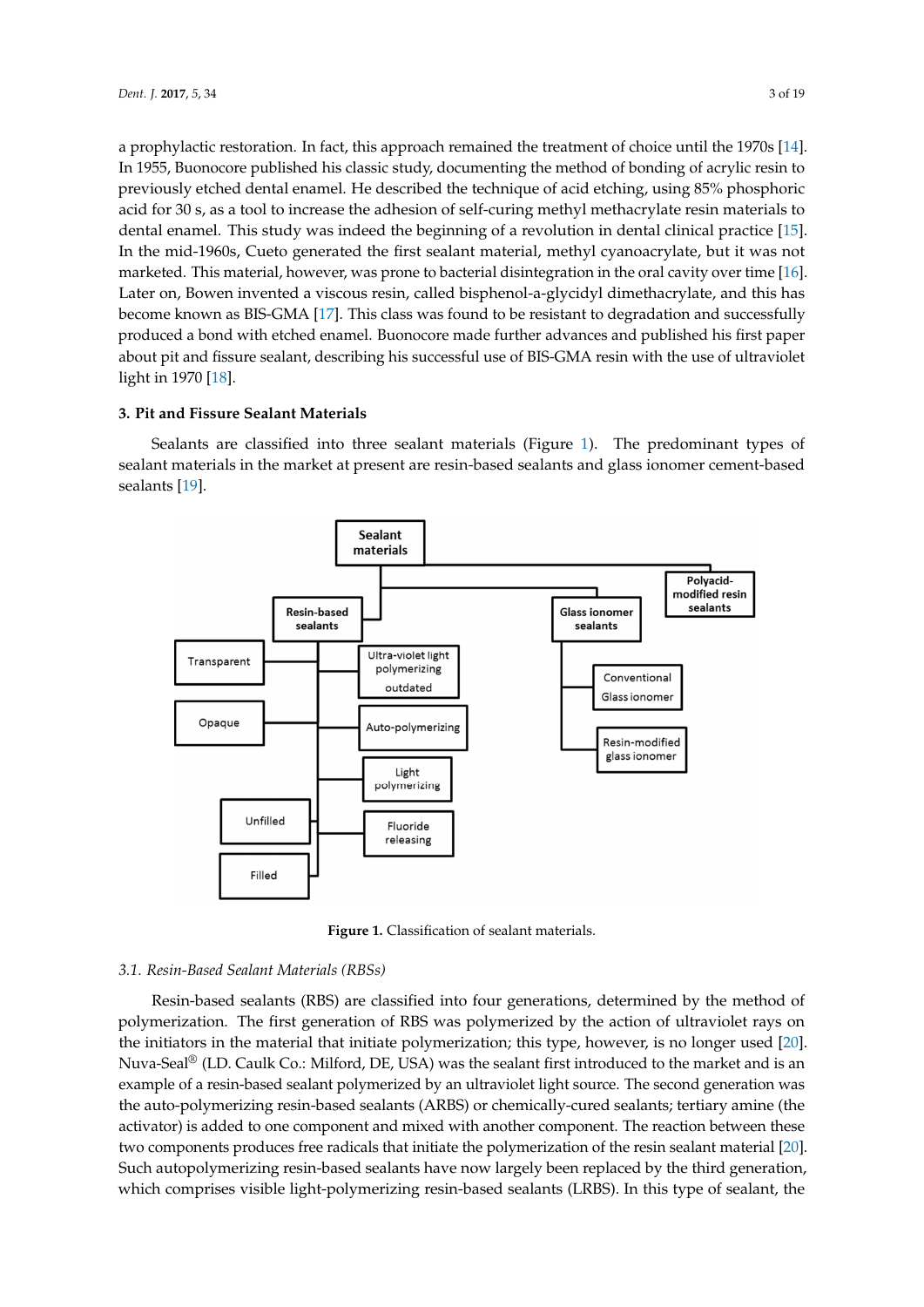visible light activates photoinitiators that are present in the sealant material and are sensitive to visible light in the wavelength region of around 470 nm (blue region) [\[21\]](#page-15-5). On comparing this visible light polymerizing to its previous generation, the autopolymerizing resin-based sealant, LRBS, sets in a shorter time, namely, 10–20 s, compared to the 1 to 2 min setting time of ARBS. The working time is longer and the material does not set until exposure to the polymerizing light. Through the elimination of the mixing step, fewer air bubbles are incorporated with the sealant application [\[22\]](#page-15-6). The fourth generation is the fluoride-releasing resin-based sealants (FRBS). Fluoride resin-based sealant is the product resulting from adding fluoride-releasing particles to LRBS in an attempt to inhibit caries. According to the literature, however, FRBS cannot be considered as a fluoride reservoir providing a long-term release of fluoride, and, as such, this kind of sealant provides no additional clinical benefit to LRBS [\[23](#page-15-7)[–25\]](#page-15-8).

RBS can also be classified according to their viscosity (filled and unfilled). The addition of filler particles to fissure sealant material seems to have only a small effect on clinical outcomes. Although filled sealants have a higher wear resistance, their ability to penetrate into fissures is low. The filled sealants usually require occlusal adjustments, which lengthen the procedure unnecessarily. The unfilled resin sealants on the other hand have a lower viscosity and provide greater penetration into fissures and better retention [\[23](#page-15-7)[,26\]](#page-15-9).

Sealant materials can also be classified according to their translucency (opaque and transparent) [\[23\]](#page-15-7). Opaque material can be white or tooth-colored, and transparent sealants can be clear, pink, or amber. White opaque fissure sealantsare easier to see during application and to detect clinically at recall examinations, compared to tooth-colored, opaque, or clear sealants [\[20\]](#page-15-4). A study has shown that the identification error was only 1% for the opaque resin sealant, compared to 23% for clear resin sealant [\[27\]](#page-15-10). However, the choice of the sealant material is usually a matter of personal preference.

Advances in the technology of resin sealant materials include the incorporation of a color change property. The change of this color property is either in the curing phase, such as Clinpro (3M ESPE, Saint Paul, MN, USA), or in the phase after polymerization, such as Helioseal Clear (Ivoclar Vivadent, Schaan, Liechtenstein). The advantage of this technology has not yet been fully proven but it may indeed offer the advantage of the better recognition of sealed surfaces [\[20,](#page-15-4)[23\]](#page-15-7). It therefore seems that the most suitable choice of resin-based sealant would be the light polymerizing, unfilled, opaque sealant.

#### *3.2. Glass Ionomer Sealant Materials*

Conventional glass ionomer (GI) material has also been used as pit and fissure sealants. It bonds chemically to enamel and dentin through an acid-base reaction between an aqueous-based polyacrylic acid solution and fluoroaluminosilicate glass powder [\[28\]](#page-15-11). GI sealants can be classified into low viscosity and high viscosity types. It is important to recognize that most of the studies on GI sealants used old-generation, low-viscosity GI, such as Fuji III GI sealant that has poor physical properties. It has now been replaced with a later generation, such as Fuji Triage (VII) (GC, Tokyo, Japan), that has better physical properties and is designed to release a higher amount of fluoride [\[29\]](#page-15-12). High viscosity glass ionomer cement (HVGIC), such as Ketac Molar Easymix (3M ESPE, Seefeld, Germany) and Fuji IX (GC, Tokyo, Japan), has been used in studies following atraumatic restorative treatment approach (ART). The ART concept consists of two components, namely, ART sealant and ART restoration. ART sealant is the preventive component that includes the application of HVGIC on vulnerable pits and fissures using the finger-press technique [\[30\]](#page-15-13).

When resin is incorporated with glass ionomer, it is called a resin-modified glass ionomer (RMGI). It has also been used as a pit and fissure sealant material. The setting reaction of this type of sealant is initiated by the photoactivation of the resin component, followed by the acid-based reaction for the ionomer component. Its resin component has improved its physical characteristics, compared to conventional GI [\[22\]](#page-15-6). In fact, when compared to conventional GI, RMGI has less sensitivity to water and a longer working-time [\[28\]](#page-15-11).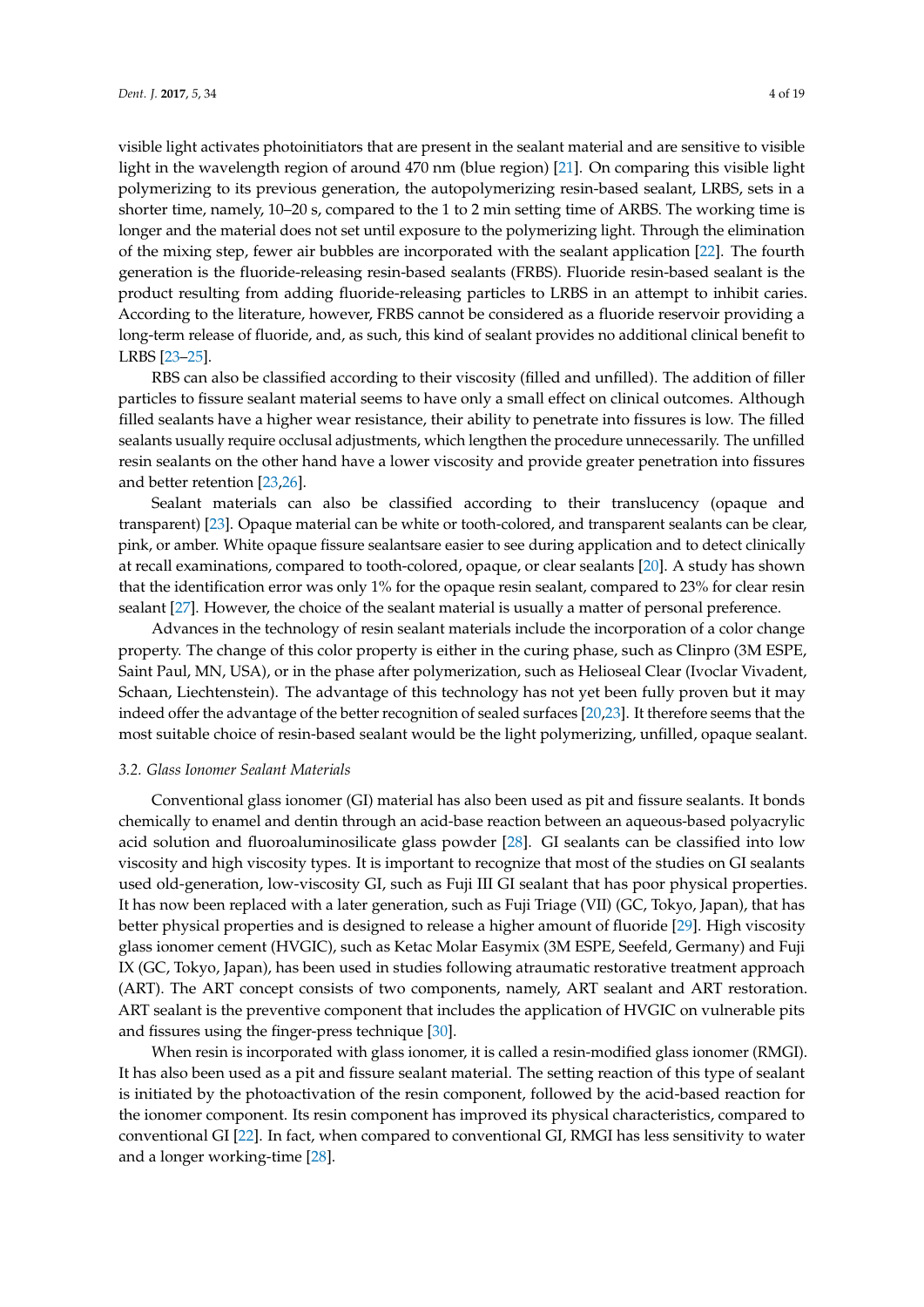In general, the main advantage of a glass ionomer cement-based sealant is the continuous fluoride release and the fluoride recharging ability. Its preventive effect may even last after the visible loss of the sealant material as some parts of the sealant may remain deep in the fissures. It is moisture-friendly and easier to place and is not vulnerable to moisture, compared to the hydrophobic resin-based sealants [\[22\]](#page-15-6). It can be used as a transitional sealant when resin-based sealants cannot be used due to difficult moisture control in, for example, partially erupted permanent teeth, especially when the operculum is covering the distal part of the occlusal surface [\[31\]](#page-15-14). GI sealant can also be useful in deeply fissured, primary molars that are difficult to isolate due to a child's pre-cooperative behavior [\[20\]](#page-15-4). It is considered a provisional sealant and has to be replaced with a resin-based sealant when better isolation is possible [\[32\]](#page-15-15).

## *3.3. Polyacid-Modified Resin Based Sealants*

Polyacid-modified, resin-based composite material, which is also referred to as compomer, has been used as a fissure sealant. It combines the advantageous properties of a visible light polymerized resin-based sealant with the fluoride releasing property of the GI sealant. A polyacid-modified resin-based sealant has a better adhesion property to enamel and dentin and is also less water-soluble, compared to GI sealant material [\[33\]](#page-15-16), and less technique-sensitive, compared to resin-based sealants.

# **4. Different Sealant Materials and Caries Prevention**

## *4.1. Sealant vs. No Sealant*

The role of fissure sealants in caries prevention is well established in the literature. There is also a moderate quality of evidence that sealants reduce the incidence of caries by 76% on sound occlusal surfaces, compared to the non-use of sealants during the two to three year follow-up period [\[28\]](#page-15-11).

A recent update of a Cochrane review evaluated the caries preventive effect of sealants in children and adolescents, compared with a no sealant control group. Thirty eight trials with a total of 7924 participants, aged between 5 and 16 years old, were included. Fifteen trials compared resin-based sealants when applied to the first permanent molars with no sealant and showed a moderate quality of evidence that resin sealants reduced caries increment by between 11 percent and 51 percent in a two year follow-up period. If caries increment was 40 percent in control teeth surfaces, the application of sealant reduced the caries increment to 6.25 percent. At longer follow-up periods of 48 to 54 months, the caries preventive effect of sealants was retained but the quality of evidence was low [\[34\]](#page-15-17). This is in agreement with the results of the previously published review [\[35\]](#page-15-18).

When comparing the caries preventive effect of glass-ionomer based sealants with the use of no sealant, no conclusion could be drawn on whether GI sealant prevented caries, compared to no sealant, at a two year follow-up, due to the very low quality of evidence [\[34,](#page-15-17)[36\]](#page-15-19).

## *4.2. Sealant vs. Fluoride Varnish*

Several published studies compared pit and fissure sealants' effectiveness to that of fluoride varnish in caries prevention on occlusal surfaces. A recent update of a Cochrane review concluded that there is only a low quality of evidence that pit and fissure sealants have a superior outcome, when compared to fluoride varnish application, in the prevention of occlusal caries. This conclusion is similar to that found in the previous review in 2010 [\[37\]](#page-15-20). Two out of three studies included in the last updated review showed a significantly better performance of sealants, compared to fluoride varnish, while the third study reported that the benefits of sealant were not statistically significant, compared to fluoride varnish. Two of the included studies were assessed as having a high overall risk of bias and the third as having an unclear overall risk of bias [\[38\]](#page-15-21). The recent evidence-based guidelines of the American Dental Association (ADA), in collaboration with the American Academy of Pediatric Dentistry (AAPD), recommend the use of sealants in preference to no sealant or fluoride varnish, although the quality of evidence for this recommendation was found to be low [\[5,](#page-14-4)[28\]](#page-15-11). In fact, this runs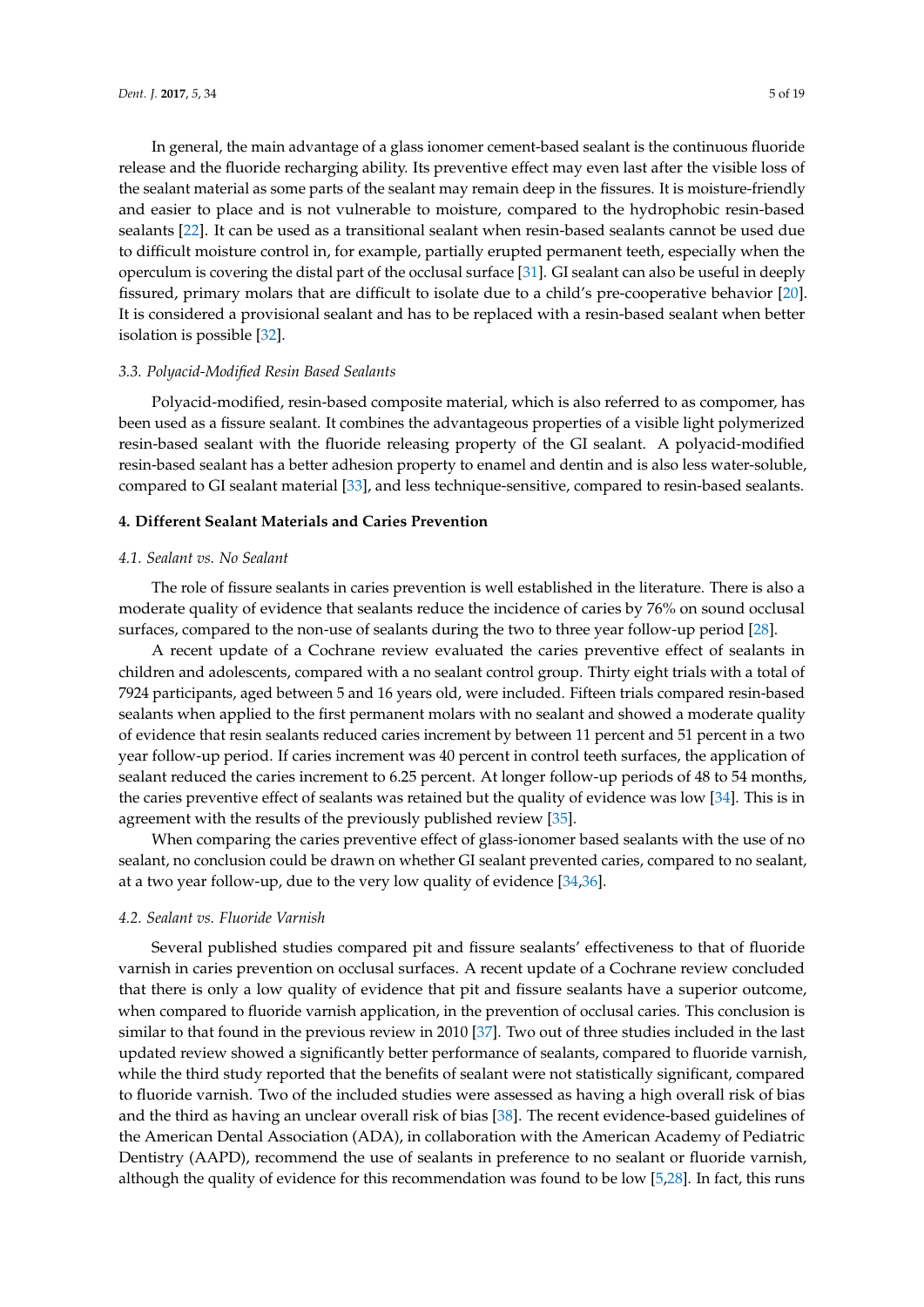counter to the results from a recent randomized clinical trial that compared the clinical effectiveness for caries prevention of fluoride varnish and fissure sealants at a three year follow-up among a 6 to 7 years old population. After three years of follow-up, 17.5% of the fluoride varnish group and 19.6% of the fissure sealant group developed caries in their dentin. The difference between the two groups was not statistically significant [\[39\]](#page-16-0).

#### *4.3. Resin Based Sealant vs. Glass Ionomer Sealant*

The caries preventive effect of resin-based sealants was compared to GI-based sealants in a recent update of a systematic review. Six trials were included in the meta-analysis and they found no statistical significant difference in the caries preventive effect when comparing RBS with GI-based sealants at 24, 36, and 48-month follow-up periods. At the 60-month follow-up, there was a border-line significance in favour of GI-based sealants. However, all the included trials were judged to be at a high risk of bias [\[40\]](#page-16-1). The outcome was therefore in agreement with the previously published review [\[41\]](#page-16-2). However, the recent update was more concerned with studies about HVGIC rather than low viscosity GIC sealants.

A meta-analysis investigated the survival rates of atraumatic restorative treatment (ART) sealants and restorations using high viscosity glass ionomers (HVGIC). It was concluded that ART sealants have a high caries preventive effect (97%) after three years of application and a survival rate of 72%. This would make them effective alternatives to resin-based sealants [\[42\]](#page-16-3).

Another recent clinical trial compared the effectiveness of caries prevention between GI sealants and RBS after 48 months and found four carious lesions in the GI group and 12 in the RBS group, but the difference was not statistically significant. The GI sealant was therefore shown to be an effective measure in caries prevention, although it had a significantly lower retention rate compared to RBS [\[43\]](#page-16-4). A possible reason behind the caries preventive effect of of GIC, despite it not being as retentive as RBS, is that GI remains in the deepest areas of the fissures, even though it is not clinically evident [\[44\]](#page-16-5). When HVGIC is used as part of the ART sealant technique, as described earlier, the sealant may penertrate even deeper into the fissures, compared to the conventional sealant application technique [\[40\]](#page-16-1). The anti-caries effect is also related to the fluoride release property of the cement [\[45\]](#page-16-6). Nevertheless,in a recent update, the American Dental Association recommendations, in collaboration with the American Academy of Pediatric Dentistry, could not draw any conclusion as to which of the two sealant materials was better due to the very low quality of the evidence available. Table [2](#page-5-0) summarizes their findings from comparing the different sealant materials (Table [2\)](#page-5-0) [\[5,](#page-14-4)[28\]](#page-15-11).

<span id="page-5-0"></span>

| <b>Sealant Materials</b>                                                   | <b>Summary of Findings</b>                                                                                                                                                                       | Level of Significance | <b>Quality of Evidence</b> |                    |
|----------------------------------------------------------------------------|--------------------------------------------------------------------------------------------------------------------------------------------------------------------------------------------------|-----------------------|----------------------------|--------------------|
| GI vs. RBS                                                                 | <b>Sound occlusal surface: GI reduces caries</b><br>incidence by 37%                                                                                                                             | Non-significant       |                            |                    |
|                                                                            | Non-cavitated occlusal carious lesion: GI<br>Non-significant<br>increases incidence of caries by 53%<br><b>Risk of retention loss:</b> GI has a $5\times$ greater risk<br>Significant<br>of loss |                       | Very low                   |                    |
|                                                                            |                                                                                                                                                                                                  |                       |                            | <b>GI vs. RMGI</b> |
| <b>Risk of retention loss:</b> GI has a $3 \times$ greater risk<br>of loss | Significant                                                                                                                                                                                      |                       |                            |                    |
| RMGI vs. Polyacid-<br>modified resin sealant                               | <b>Sound occlusal surface: RMGI reduces caries</b><br>incidence by 56%                                                                                                                           | Non-significant       |                            |                    |
|                                                                            | <b>Risk of retention loss: RMGI has an increased</b><br>risk of loss of 17%                                                                                                                      | Non-significant       | Very low                   |                    |
| Polyacid-modified<br>resin sealant vs. RBS                                 | Sound occlusal surface: Poly-acid modified<br>resin sealant increases caries incidence by 1%                                                                                                     | Non-significant       | Very low                   |                    |
|                                                                            | Risk of retention loss: Poly-acid modified<br>resin sealant has a decreased risk of loss of 13%                                                                                                  | Non-significant       |                            |                    |

**Table 2.** Summary of evidence-based findings when comparing different sealant materials.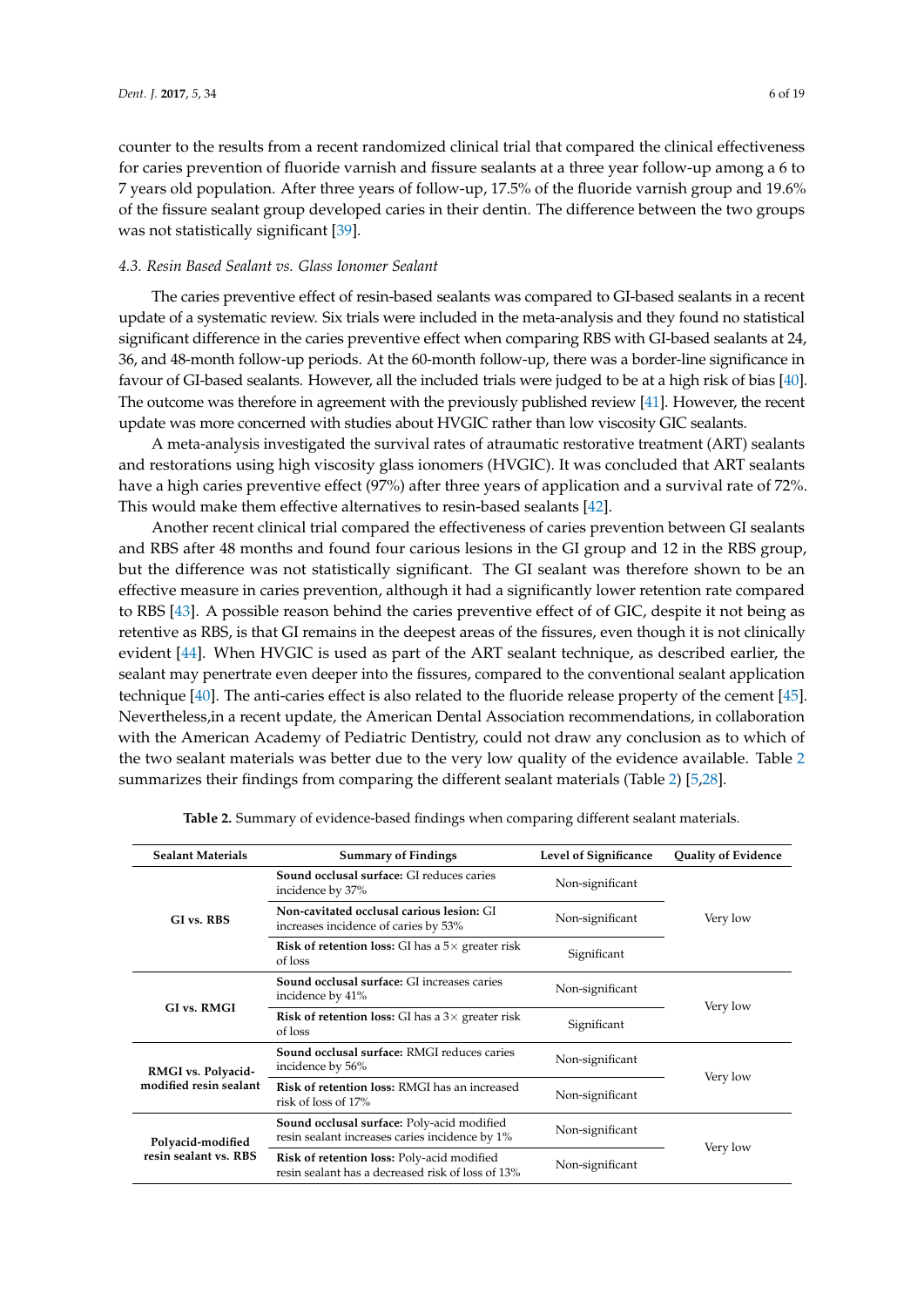In partially erupted teeth, GI-based sealants may give better results in caries prevention effectiveness, compared to resin-based fissure sealants. A clinical trial compared the retention, marginal staining, and caries prevention properties of GI-based sealants and RBS, when placed on partially erupted, permanent molars. Thirty-nine molar pairs were included in the trial. Both types of sealants

had no significant difference in their retention rates; however, the marginal staining was significantly higher for RBS. The GI-sealant group had no caries, while the RBS group had two carious molars and some others showed signs of demineralization. It was concluded that GI might be the better material for sealing partially erupted molars, as well as when salivary contamination is expected [\[31\]](#page-15-14).

# **5. Sealant Retention of Different Materials**

Previously, when investigating the effectiveness of sealants in preventing caries, half-mouth study designs were used, in which sealed teeth were compared with unsealed teeth as controls. Once the protective role of pit and fissure sealants was established in the 1980s, this type of study design became unethical. In other words, it was no longer acceptable to leave teeth with no sealant as a control after the efficiency of sealant in preventing caries had been proven. Since then, the retention rate has become the true determinant and a valid surrogate endpoint for sealant effectiveness in preventing caries [\[24](#page-15-22)[,46\]](#page-16-7). The retention rate in most studies is classified into "intact sealant", "partial loss", and "complete loss" [\[47\]](#page-16-8). However, Mickenautsch and Yengopal in their recent systematic review do not support the use of sealant retention as a valid predictor for caries manifestation [\[48](#page-16-9)[,49\]](#page-16-10).

A systematic review evaluated the retention rate of the different materials of resin-based sealants (RBSs) placed on permanent molars. There was no significant difference between the complete retention of LRBS and ARBS. No statistically significant difference was observed when comparing LRBS with FRBS either at eight or 12 months. However, at the 48-month follow-up, the results indicated a significantly better retention for LRBS compared with FRBS. The overall decrease in the complete retention rate was observed over time in all types of sealant materials [\[24\]](#page-15-22).

A recent meta-analysis investigated the clinical retention rates of pit and fissure sealants with regard to different types of materials at different observation-times. The resin-based sealants showed the best retention rates: the five-year retention rates for light-polymerizing, autopolymerizing, and fluoride-releasing resin-based sealants were 83.8%, 64.7%, and 69.9%, respectively. The GI-based fissure sealants, on the other hand, had a 5.2% retention rate at the five-year observation-time. Polyacid modified resin sealants also showed low retention rates [\[46\]](#page-16-7). However, studies that used HVGIC [\[50,](#page-16-11)[51\]](#page-16-12) or Fuji Triage [\[52\]](#page-16-13) have shown improved retention rate results for GI sealants that are comparable to resin-based sealants.

When comparing filled and unfilled resin-based sealant retention rates, a study evaluated the retention of resin-based filled sealant Helioseal F (Ivoclar Vivadent, Schaan, Liechtenstein) and resin-based unfilled sealant Clinpro (3M ESPE, Saint Paul, MN, USA). They concluded that unfilled resin-based sealants showed slightly higher retention rates at the 12-month follow-up compared to those for filled resin-based sealants. Complete retention was 53.57% for filled RBS and 64.39% for unfilled RBS, but the difference was not statistically significant. Sealants without fillers appear to have better penetration into fissures than sealants incorporating filler particles, due to their lower viscosity [\[26\]](#page-15-9).

The recent update of the American Dental Association's recommendations, in collaboration with the American Academy of Pediatric Dentistry, reported that the GI sealant retention loss is five times greater compared to RBS and three times greater compared to RMGI sealant. The difference here is statistically significant, but the quality of evidence was assessed as being very low (Table [2\)](#page-5-0) [\[5,](#page-14-4)[28\]](#page-15-11).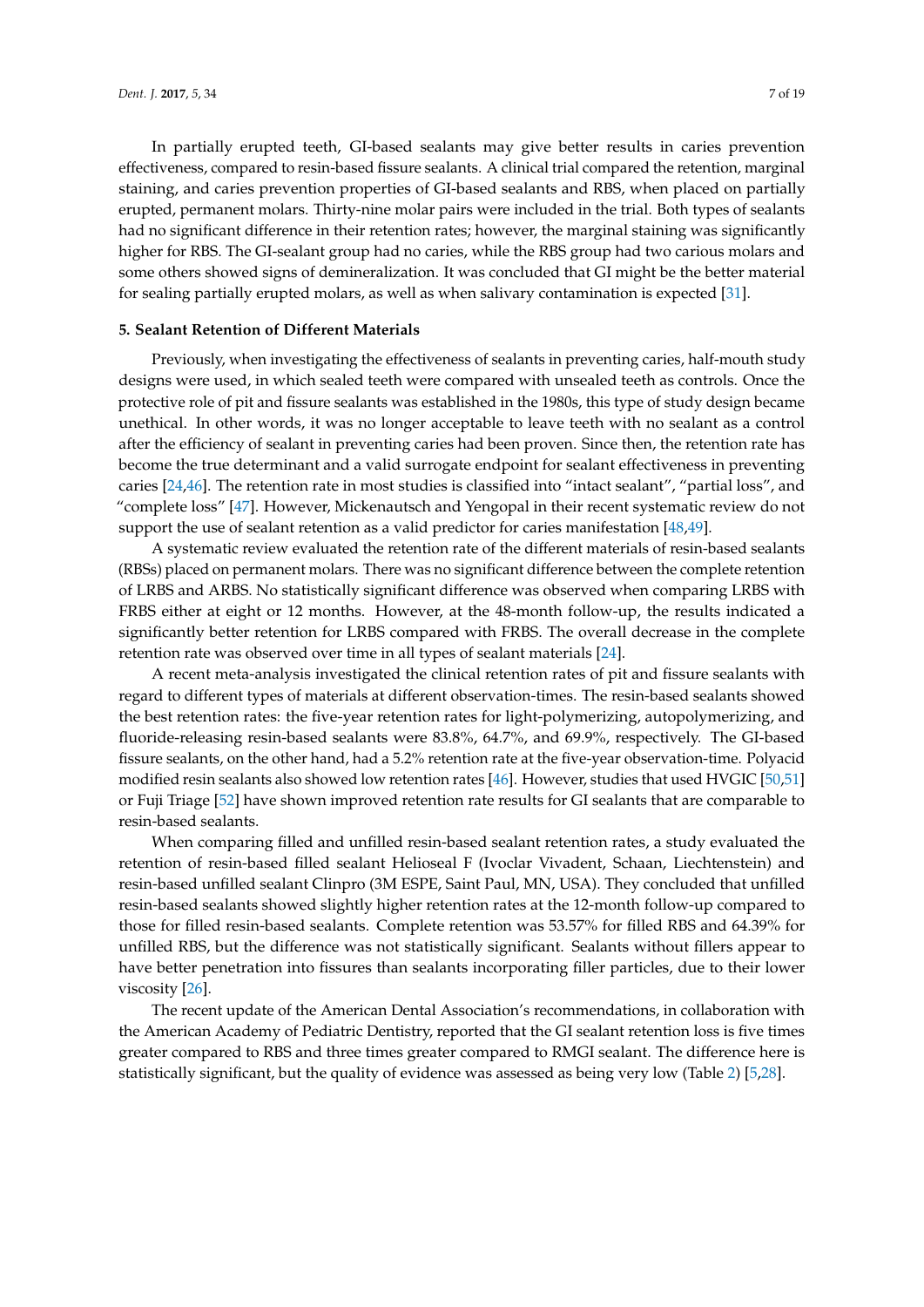#### **6. Techniques for the Placement of Resin-Based Sealants**

#### *6.1. Tooth-Cleaning, Enamel Preparation, and Tooth Surface Treatment Prior to Sealant Placement*

Most of the manufacturers' instructions for the use of fissure sealants recommend careful cleaning of the pits and fissures before acid etching. A study reported that there is in fact no difference in sealant retention between toothbrush and handpiece prophylaxis at two to five year follow-ups [\[53\]](#page-16-14).

Some manufacturers' instructions state that the use of fluoride before sealant placement is contraindicated as it decreases enamel solubility in acid and thus inhibits proper etching of the enamel. However, Warren et al. compared the sealant retention of two sealant materials before and after fluoride treatment over an 18-month period. They reported a significantly greater retention on fluoridated teeth when LRBS was used and no significant difference in retention when ARBS was used. This suggested that sealant retention may not be impaired by fluoride application immediately prior to sealant placement [\[54\]](#page-16-15). Similarly, another study reported that the use of fluoride-containing prophylaxis paste or any fluoride treatment before sealant application does not adversely affect the sealant's bonding to enamel [\[55\]](#page-16-16). One more study also evaluated sealant retention when treating the enamel with a topical fluoride gel before acid etching clinically and in-vitro. It was found that there was no statistically significant difference between the retention rate of the sealant applied after tooth surface treatment with topical fluoride and the control group that did not receive any fluoride treatment prior to the sealant application [\[56\]](#page-16-17). Furthermore, many studies have investigated different methods of mechanical preparation of the fissures, such as air abrasion, eliminating fissures with a dental bur, and sandblasting, prior to the sealant placement . Interestingly, it was found that fissure eradication is not necessary. Enameloplasty, using any of the above-mentioned techniques, removes the enamel layer overlying the dentin at the bottom of the fissure, making the tooth more susceptible to caries if the sealant is lost [\[20](#page-15-4)[,57\]](#page-16-18). There is conflicting and limited evidence regarding the benefits of using a bur for fissure cleaning or for the purpose of increasing retention, prior to sealant placement [\[32](#page-15-15)[,58\]](#page-16-19).

#### *6.2. Isolation*

Adequate moisture isolation during resin sealant placement is the most critical step in sealant application. If the etched enamel gets exposed to salivary proteins for as little as 0.5 s, it can be contaminated [\[36\]](#page-15-19). If this occurs, re-etching is required. The use of a rubber dam is the ideal way to achieve optimum moisture control. The use of cotton rolls and a saliva ejector is also a valid option [\[59\]](#page-16-20). The use of moisture control systems, such as the Isolite® system (Innerlite Incorporation, Santa Barbara, CA, USA) provides less time for the procedure and offers comparable sealant retention rates to cotton roll isolation or the use of a rubber dam [\[60\]](#page-16-21).

A systematic review has suggested that four-handed delivery, compared to two-handed delivery, increases sealant retention by 9% when other factors, such as the surface cleaning method, were controlled [\[61\]](#page-16-22). The use of the four-handed technique facilitates sealant placement and is also associated with improved retention [\[32\]](#page-15-15).

#### *6.3. Acid Etching and Rinsing*

The phosphoric acid concentration that was originally used for etching by Buonocore in 1955 was 85%, but it was then reduced in his early clinical studies to 50% [\[18\]](#page-15-2). Nowadays, 35% and 37% are the commonly used concentrations. Acid-etching times have also been reduced from 60 s down to 20 s [\[62\]](#page-17-0).

Early recommendations for primary teeth enamel etching time were double the accepted time for permanent enamel, namely, 120 s for primary enamel and 60 s for permanent enamel. The early in vitro studies showed that 120 s are necessary for an adequate etching pattern in primary teeth enamel to eliminate the identification of prismless enamel. This finding was found not to be clinically significant for sealant retention, as demonstrated by Simonsen et al. in 1978. His study included 56 children between the ages of 3–8 years with 373 deciduous first and second molars that were sealed and examined six months post-application; 178 teeth were etched for 60 s and 195 teeth were etched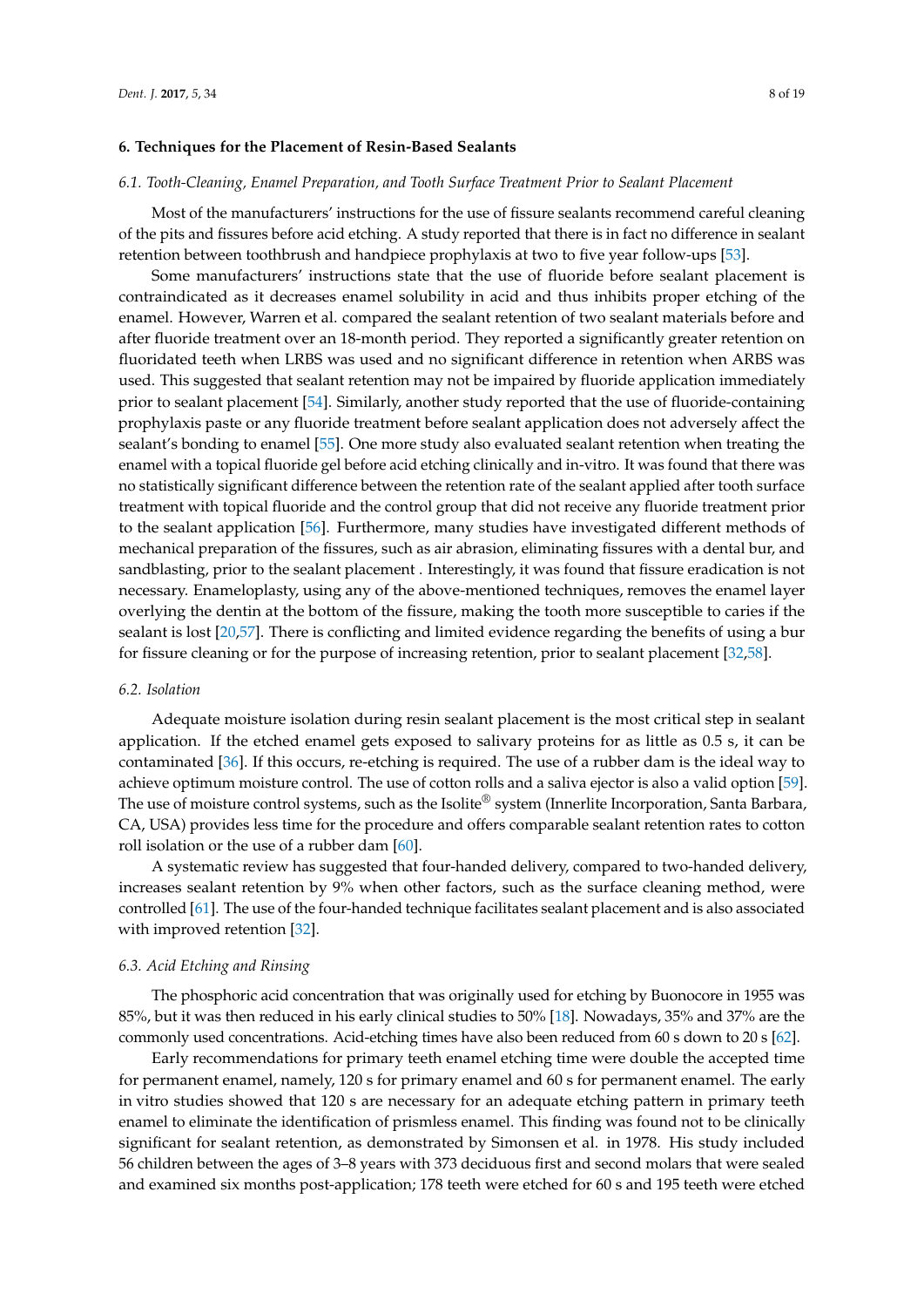for 120 s. The retention rate for the 60 s etched teeth was 100%, and for the 120 s etched teeth, it was 99% [\[8,](#page-14-7)[23\]](#page-15-7). Moreover, the shorter etching time decreases the chance of saliva contamination, particularly in pre-cooperative children.

An in-vitro study evaluated the etching depth and bonding strength of 130 exfoliated primary teeth after the following four different etching times: 15, 30, 60, and 120 s. Despite the greater increase in depth after 120 s etching time, the mean bond strengths obtained for the four etching times were not significantly different [\[63\]](#page-17-1). Another study showed that the length of etching time has little effect on sealant retention. No significant difference in fissure sealants' retention on primary or permanent molars was found after a one-year follow-up with different etching times of 15, 30, 45, and 60 s [\[64\]](#page-17-2).

A rinsing time of 30 s and drying the tooth for 15 s should be sufficient to remove all acid etchant residues and achieve the characteristic chalky white enamel frosty appearance [\[20](#page-15-4)[,22\]](#page-15-6).

#### *6.4. Bonding Agents*

The idea of using a bonding agent under the sealant came from Feigal et al. in 1993 when they used hydrophilic bonding materials to aid the bond strength when the sealant is applied in a moist environment [\[65\]](#page-17-3).

There have already been eight generations of bonding agents [\[66](#page-17-4)[–68\]](#page-17-5), the latest and eighth one being introduced in 2010. It is characterized by the incorporation of nano-fillers into the adhesive composition to improve the mechanical properties of the adhesive system. However, the most recent type in adhesive dentistry is called the universal adhesive or the multi-mode adhesive. It was first introduced in 2011. This kind of adhesive system can be used as an etch and rinse adhesive, a self-etch adhesive or to do self-etch on dentin and etch-and-rinse on enamel; this particular technique is called selective enamel etching. Its composition differs from the other adhesive systems that allow chemical and micromechanical bonding [\[67\]](#page-17-6). All the various adhesive types are summarized in Table [3.](#page-9-0) Several studies evaluated the use of a bonding agent before sealant application. A randomized controlled trial compared fourth generation (three-step-etch-and-rinse) and fifth generation (two-step-etch-and-rinse) adhesives when used under sealants. They found that the two-step adhesives reduced the risk of sealant loss by half (Hazard ratio = 0.53) when applied on occlusal surfaces. On the other hand, the three-step adhesives had a detrimental effect on the sealant retention rate, which can be explained by the composition of the adhesive, as it is water-based, and water has a deleterious effect on sealant bonding. The two-step adhesive is acetone- or ethanol-based, which may be more effective in bonding to etched enamel [\[69\]](#page-17-7).

With regard to self-etch adhesives, a recent clinical trial evaluated the sealant retention rate and caries preventive efficacy over a three-year period. They compared three adhesive generations, namely, fourth generation (three-step-etch-and-rinse), fifth generation (two-step-etch-and-rinse), and sixth generation (one-step, two-component-self-etch) with the conventional technique, which is etching with no adhesive application as a control. There was a significant difference between the retention rates of sealants combined with the various adhesive systems used ( $p < 0.05$ ). The highest retention rates of sealants on the first permanent molars at a 36-month recall were combined with the fourth and fifth generation adhesive systems and were 80.01% and 74.27%, respectively. In contrast, the lowest retention rates were combined with the sixth generation adhesive system (42.84%) and with the conventional acid-etch technique (62.86%). They also found that the fissure caries incidence rate in first permanent molars that had been sealed after using the sixth generation adhesive system was 34.28%, which was significantly higher than when other adhesive systems had been used [\[70\]](#page-17-8). This was in agreement with a previously published study that reported a significantly better retention rate with the etch-and-rinse adhesive system (fifth generation) compared to the self-etch adhesive system (sixth generation) at a 12-month follow-up [\[71\]](#page-17-9). Another study, on the other hand, evaluated the retention rate of fissure sealants in primary molars using a sixth generation (one-step, two-component-self-etch) adhesive compared to the conventional phosphoric acid-etching technique with no bonding agent application. They found no statistically significant difference in sealant retention in the two groups after a one-year follow-up period [\[72\]](#page-17-10).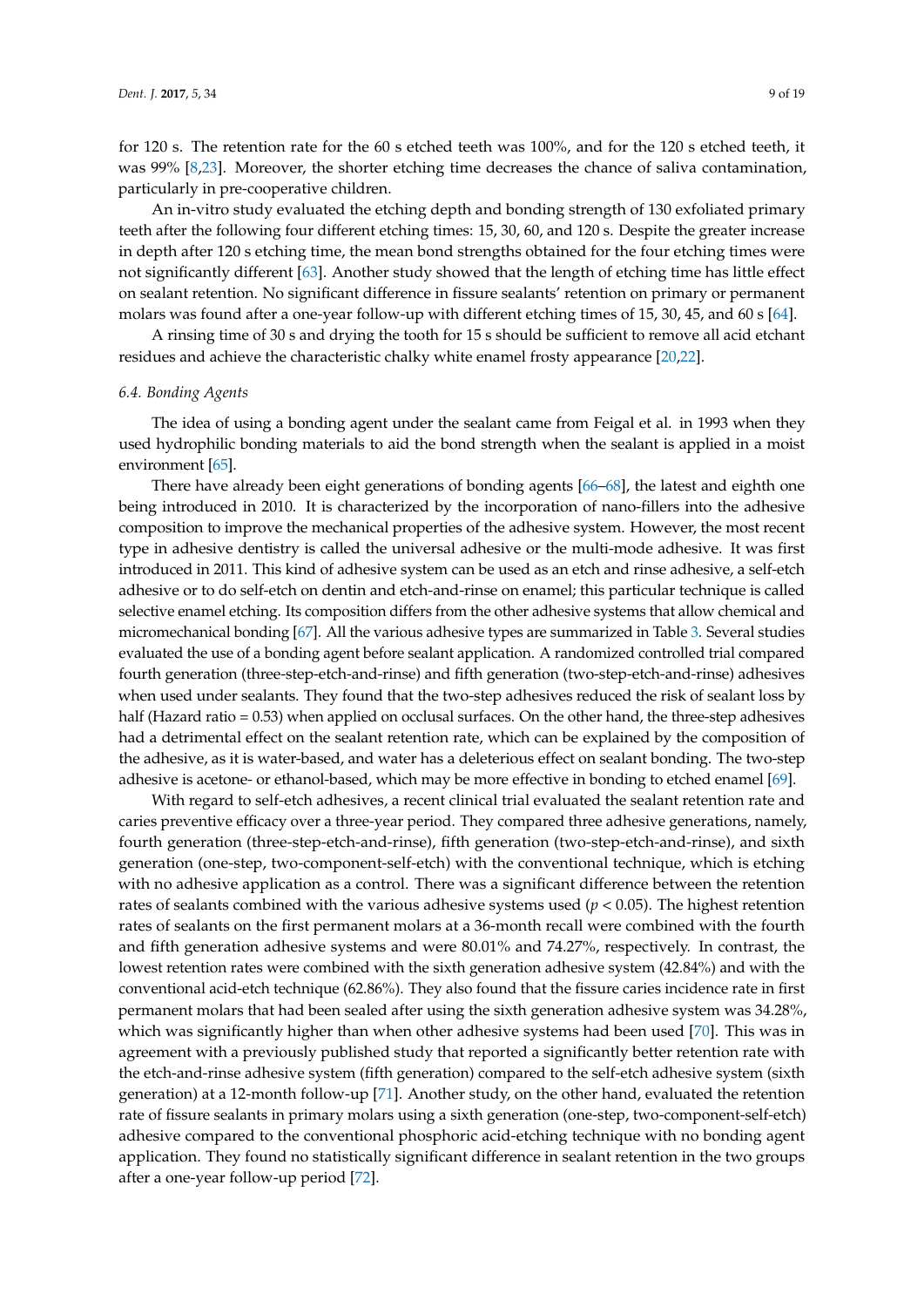# **Table 3.** Historical development of dentin bonding agents.

<span id="page-9-0"></span>

| Generation                                     | <b>Steps</b>                                                                       | Description                                                                                                                                                           | Examples                                                                                                                                                                      |
|------------------------------------------------|------------------------------------------------------------------------------------|-----------------------------------------------------------------------------------------------------------------------------------------------------------------------|-------------------------------------------------------------------------------------------------------------------------------------------------------------------------------|
| First Generation mid-1950s<br>and early 1960s  | 2-steps                                                                            | Etching enamel only and adhesive application                                                                                                                          | Cervident (S.S. White, Lakewood, NJ, USA) No longer used                                                                                                                      |
| Second Generation<br>Late 1970s                | 2-steps                                                                            | Etching enamel only followed by adhesive application, slightly improved<br>bond strength due to modifications in the coupling agent                                   | Clearfil <sup>TM</sup> Bond system F (Kuraray, Tokyo, Japan)<br>Scotchbond <sup>TM</sup> (3M ESPE, Saint Paul, MN, USA)<br>Bondlite (Kerr, Orange, CA, USA)<br>No longer used |
| Third Generation 1980s                         | 3-steps                                                                            | Partial removal of smear layer acid etching, primer, then unfilled adhesive<br>resin application                                                                      | Scotchbond <sup>TM</sup> 2 (3M ESPE, Saint Paul, MN, USA)<br>Clearfil <sup>TM</sup> New Bond (Kuraray, Tokyo, Japan)                                                          |
| Fourth Generation 1990s                        | 3-step etch-and-rinse<br>adhesive                                                  | Complete removal of the smear layer and the formation of a hybrid layer<br>Total etch technique (etching enamel and dentin, rinsing, primer, adhesive)                | Scotchbond <sup>TM</sup> Multi-Purpose (3M ESPE, Saint Paul, MN, USA)<br>All-Bond 2 <sup>®</sup> (BISCO, Schaumburg, IL, USA)                                                 |
| Fifth Generation mid 1990s                     | 2-step etch-and-rinse<br>adhesive                                                  | Separate etching step, rinsing enamel and dentin, followed by application of<br>combined primer-adhesive solution                                                     | OptiBond <sup>®</sup> Solo (Kerr, Orange, CA, USA)<br>Adper <sup>TM</sup> Single Bond (3M ESPE, Saint Paul, MN, USA)<br>Prime&Bond® (DENTSPLY, York, PA, USA)                 |
| Sixth Generation late 1990s<br>and early 2000s | 2-step self-etching adhesive                                                       | Alter the smear layer forming a thin hybrid layer<br>It is composed of an acidic primer (etchant + primer in one bottle) followed<br>by bonding resin-no rinsing step | Clearfil <sup>TM</sup> SE Bond (Kuraray, Tokyo, Japan)<br>OptiBond® Solo Plus Self-Etch (Kerr, Orange, CA, USA)                                                               |
|                                                | 1-step 2 component<br>self-etching adhesive                                        | It combines etchant, primer and adhesive in one step but requires<br>pre-mixing before application                                                                    | Adper <sup>™</sup> Prompt <sup>™</sup> L-Pop <sup>™</sup> (3M ESPE, Saint Paul, MN, USA)<br>Xeno <sup>®</sup> III (DENTSPLY, York, PA, USA)                                   |
| Seventh Generation 2002                        | 1-step self-etching adhesive                                                       | It combines etchant, primer and adhesive in a single bottle                                                                                                           | Clearfil <sup>TM</sup> S <sup>3</sup> Bond (Kuraray, Tokyo, Japan)<br>G-Bond <sup>™</sup> (GC America, Alsip, IL, USA)<br>iBond® (Heraeus Kulzer, Hanau, Germany)             |
| Eighth Generation 2010                         | 1-step self-etching adhesive                                                       | Acidic hydrophilic adhesive in a single bottle                                                                                                                        | Futurabond DC (Voco, Cuxhaven, Germany)<br>Nanobonding agent                                                                                                                  |
| Multimode or<br>Universal 2011                 | Self-etching adhesive or<br>etch and rinse adhesive or<br>selective enamel etching | Phosphoric acid pre-etching in total or selective etching                                                                                                             | Scotchbond <sup>TM</sup> Universal (3M ESPE, Saint Paul, MN, USA)<br>Futurabond U (Voco, Cuxhaven, Germany)                                                                   |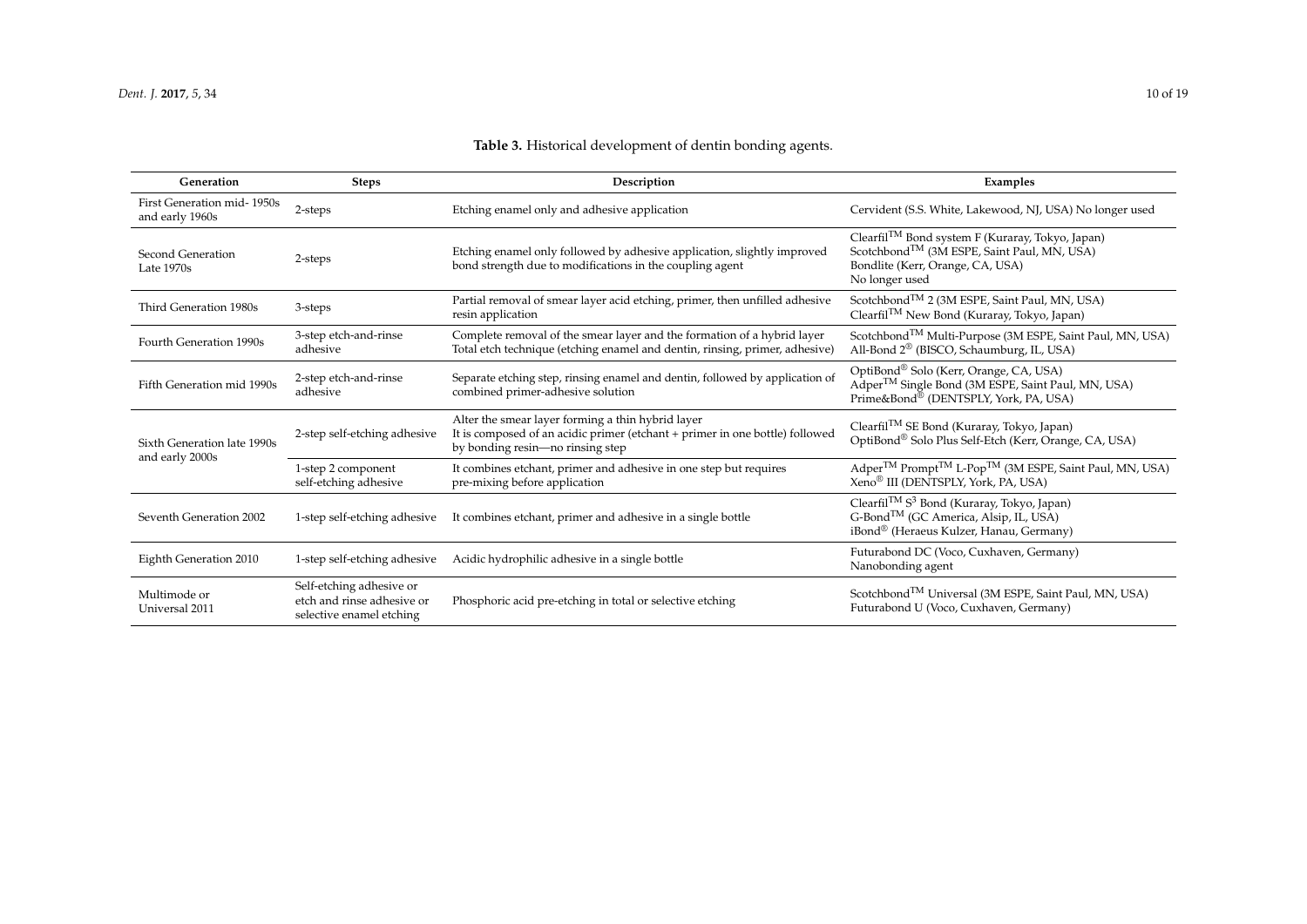A recent systematic review compared the retention rate of sealants, combined with self-etch adhesive systems(sixth or seventh generation), with that of etch-and-rinse adhesive systems (fourth and fifth generations). Five studies were involved: three studies showed that etch-and-rinse adhesive systems had significantly better retention than self-etch adhesive systems. The other two included studies showed no significant difference between the two adhesive systems. Feigal and Quelhas in 2003, for example, reported similar retention rates of 61% at 24 months. However, the sample in this study was small (18 molars only) [\[73\]](#page-17-11). The systematic review concluded that the retention of occlusal fissure sealants is higher when applied with the etch-and-rinse adhesive system than with the self-etch adhesive system [\[74\]](#page-17-12).

Finally, a recent systematic review by Bagherian et al. evaluated the fissure sealant retention rate with or without the use of an adhesive system and also compared the retention rate of sealants when using etch-and-rinse adhesive systems (fourth or fifth generations) versus the rate achieved when self-etching adhesive systems (sixth or seventh generations) were used. They found that the adhesive system has a positive effect on the retention of the fissure sealant. The adhesive components may increase the penetration into enamel porosities and thus increase bond strength. It was also found that etch-and-rinse adhesive systems are superior to self-etch adhesive systems in terms of sealant retention [\[75\]](#page-17-13). However, in a recent, randomized controlled trial, Khare et al. evaluated the integrity of fissure sealants by comparing the use of fifth, seventh, or Universal bonding systems with a no bonding protocol at 3-, 6- and 12-month follow-ups. At the 12-month follow-up, fifth generation bonding and universal bonding protocols performed better than seventh generation or no-bonding protocols, but the difference between the groups was not statistically significant [\[76\]](#page-17-14).

In summary, the above-mentioned studies indicated that the use of adhesive systems prior to fissure sealant application had a positive effect on increasing penetration and improving the retention rate. It also appears that the use of bonding-agents that involve a separate acid-etching step (fourth and fifth generations) provides better sealant retention than self-etching adhesives (sixth and seventh generations). Etch- and-rinse adhesive systems produce better penetration of the enamel surface than self-etch adhesive systems, and this may result in a better bond strength.

An evidence-based 2008 report from the American Dental Association and the American Academy of Pediatric Dentistry supports the use of adhesive systems before sealant application for better sealant retention [\[32,](#page-15-15)[58\]](#page-16-19).

#### *6.5. Sealant Evaluation After Placement*

After curing the sealant and before the removal of the isolation material, the operator should examine the sealant for any voids, bubbles, or deficient material. Sealant retention should also be checked using the explorer in attempt to remove the sealant. If the sealant is dislodged, the fissures should be re-checked for any remaining food debris that may have caused the debonding of the sealant material. The tooth should be re-etched and a new sealant material should be applied. The operator should also be cautious enough to remove excess sealant material over the distal margin that may create a ledge [\[44\]](#page-16-5).

#### **7. Sealing Primary Teeth**

On the basis of caries risk assessment, primary teeth can be judged to be at risk due to fissure anatomy or patient caries risk factors, and would therefore benefit from sealant application [\[55\]](#page-16-16). Therefore, pit and fissure sealants are indicated in primary teeth, if such teeth have deep retentive or stained pits and fissures with signs of decalcification or if the child has caries or restorations in the contralateral primary molar or any other primary teeth [\[44\]](#page-16-5). Sealing should be considered particularly for children and young people with medical, physical, or intellectual impairment [\[59\]](#page-16-20).

Pit-and-fissure sealants were found to be retained on primary molars at a rate of 74 to 96.3% at one year and 70.6–76.5% at 2.8 years [\[58\]](#page-16-19). However, the focus of most sealant studies is the occlusal surfaces of permanent molars and there is still insufficient evidence to support the use of fissure sealants in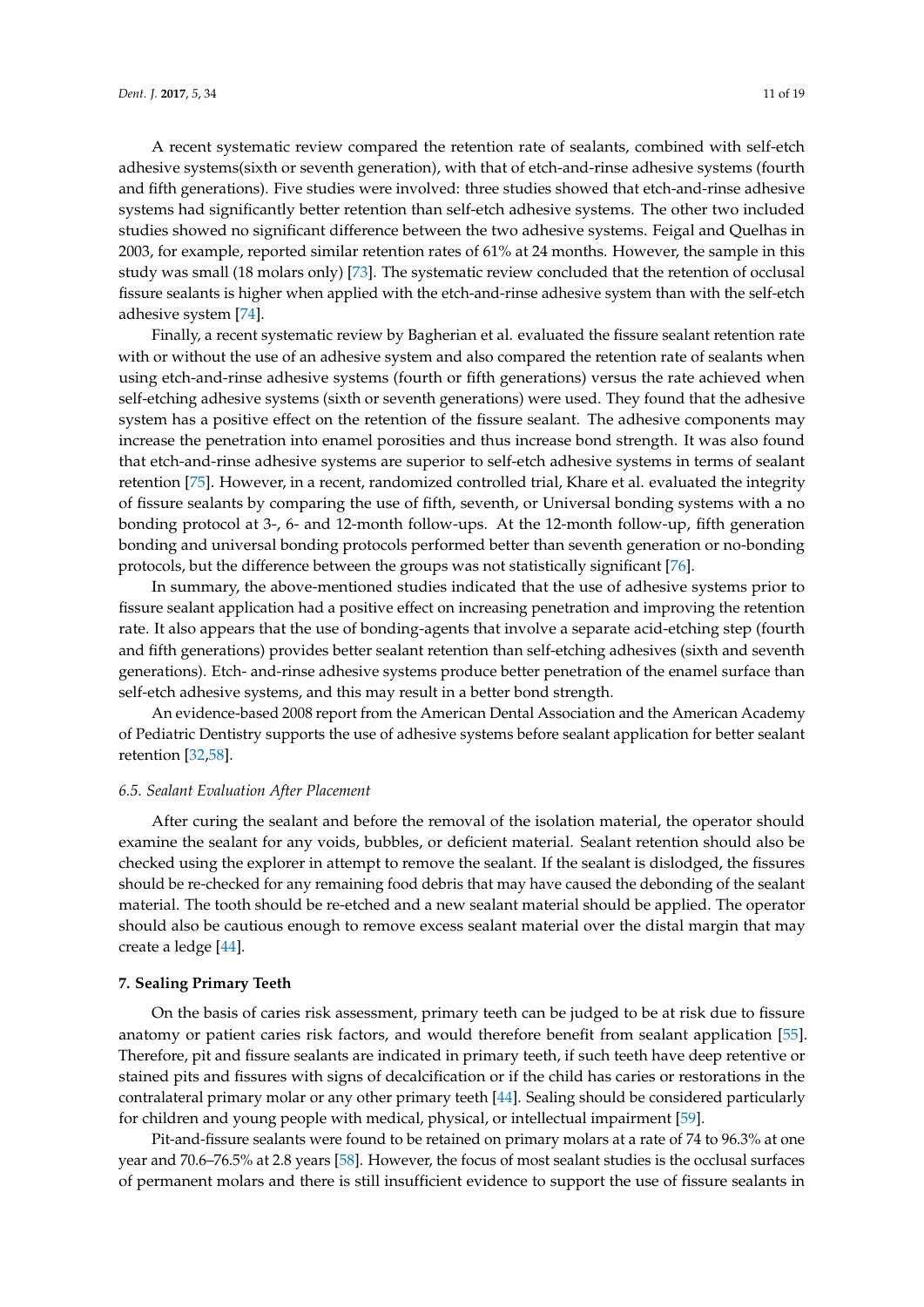primary molars [\[32\]](#page-15-15). Rathnam and Madan maintain that it is difficult to conduct clinical studies on primary teeth due to several confounding factors, such as age, cooperation, and the behavior of the child when presented within an unfamiliar set-up, such as in the dental clinic [\[77\]](#page-17-15). To simplify the clinical procedure and make fissure sealant application more acceptable to young children, a shorter etching time may be used to decrease the chance of saliva contamination. As mentioned earlier, several studies showed that the length of etching time has a minimal effect on sealant retention [\[64\]](#page-17-2). Another measure that can be used with young children in an attempt to shorten the procedure time is to use self-etching bonding agents as an alternative to the conventional acid etching technique. Several studies have shown an insignificantly lower sealant retention rate in primary teeth when self-etching bonding agents have been used, compared to conventional acid etching [\[72](#page-17-10)[,78\]](#page-17-16). Moreover, studies have shown that using a GI sealant may be a good interim option when salivary contamination is expected because it has a higher toleration to moisture compared to resin-based sealants [\[31\]](#page-15-14). However, studies on the use of GI sealants in primary teeth are very limited [\[79\]](#page-17-17) and considerably more research is therefore needed in this area [\[42\]](#page-16-3).

## **8. Cost-Effectiveness of Dental Sealants**

A cost-effectiveness analysis can be used to analyze the cost in relation to the outcome. In the case of sealants, we must ask how many carious lesions are prevented when dental sealants are applied [\[80\]](#page-17-18). Dental sealants do seem to be a cost-effective intervention; sealing permanent molars reduces the total cost by preventing the need for more expensive and invasive restorative treatment. Sealants are considered to be more cost-effective if they are used with children at a high risk of caries and with teeth surfaces susceptible to caries. It is therefore recommended that sealants should be used selectively, based on the child's caries risk and the anatomy of the fissures [\[5](#page-14-4)[,32](#page-15-15)[,81](#page-17-19)[,82\]](#page-17-20). Developing methods for targeting children at a high caries risk is therefore important to ensure the cost-effective use of sealants [\[82\]](#page-17-20). Perception of the susceptibility of pits and fissures to caries varies from practitioner to practitioner, when simple terms such as "deep occlusal anatomy"are used. Practitioners should be aware of the teeth and teeth surfaces that are most susceptible to caries and include them in treatment planning for sealants. For example, deep, narrow, I-shaped fissures are relatively more caries-susceptible, compared to shallow, wide, V-shaped fissures [\[22\]](#page-15-6). Newly erupted permanent first molars should also be seen as susceptible teeth, prior to full eruption. Dentists should think about how to protect such teeth from getting carious and whether to seal at an early or late stage of eruption. Buccal pits and lingual grooves are also considered caries-susceptible areas that are difficult to seal [\[83\]](#page-17-21). Sealant application is part of caries management protocol for high caries risk patients [\[84\]](#page-17-22). It is therefore important to evaluate to what extent other preventive approaches are used, such as professional topical fluoride application, regular daily toothbrushing with fluoridated toothpaste, the use of fluoride supplements, and diet counseling [\[59,](#page-16-20)[84\]](#page-17-22). Caries risk is assessed using indicators such as low socio-economic status, previous caries experience, sugar consumption between meals, the presence of active white spot lesions, and low salivary flow [\[84\]](#page-17-22).

A study showed that risk-based sealing improves clinical outcomes and saves money over never sealing. It should also be mentioned that sealing permanent molars in all patients further improves the outcome, adding only a small incremental cost relative to risk-based sealing [\[85\]](#page-17-23). A recent Cochrane review concluded that sealants have proved to be effective in preventing caries in high caries risk children [\[35\]](#page-15-18). Another study concluded that sealing primary molars reduces restorations and extractions, but is more expensive than not sealing [\[81\]](#page-17-19). It is therefore recommended that, to be more cost-effective, sealants be used only in children at a caries risk of develping caries [\[32\]](#page-15-15).

#### **9. Sealing Non-Cavitated Carious Lesions**

Non-cavitated carious lesions refer to initial caries lesion development without any cavitation. They are defined by a change in color, surface structure, and glossiness due to demineralization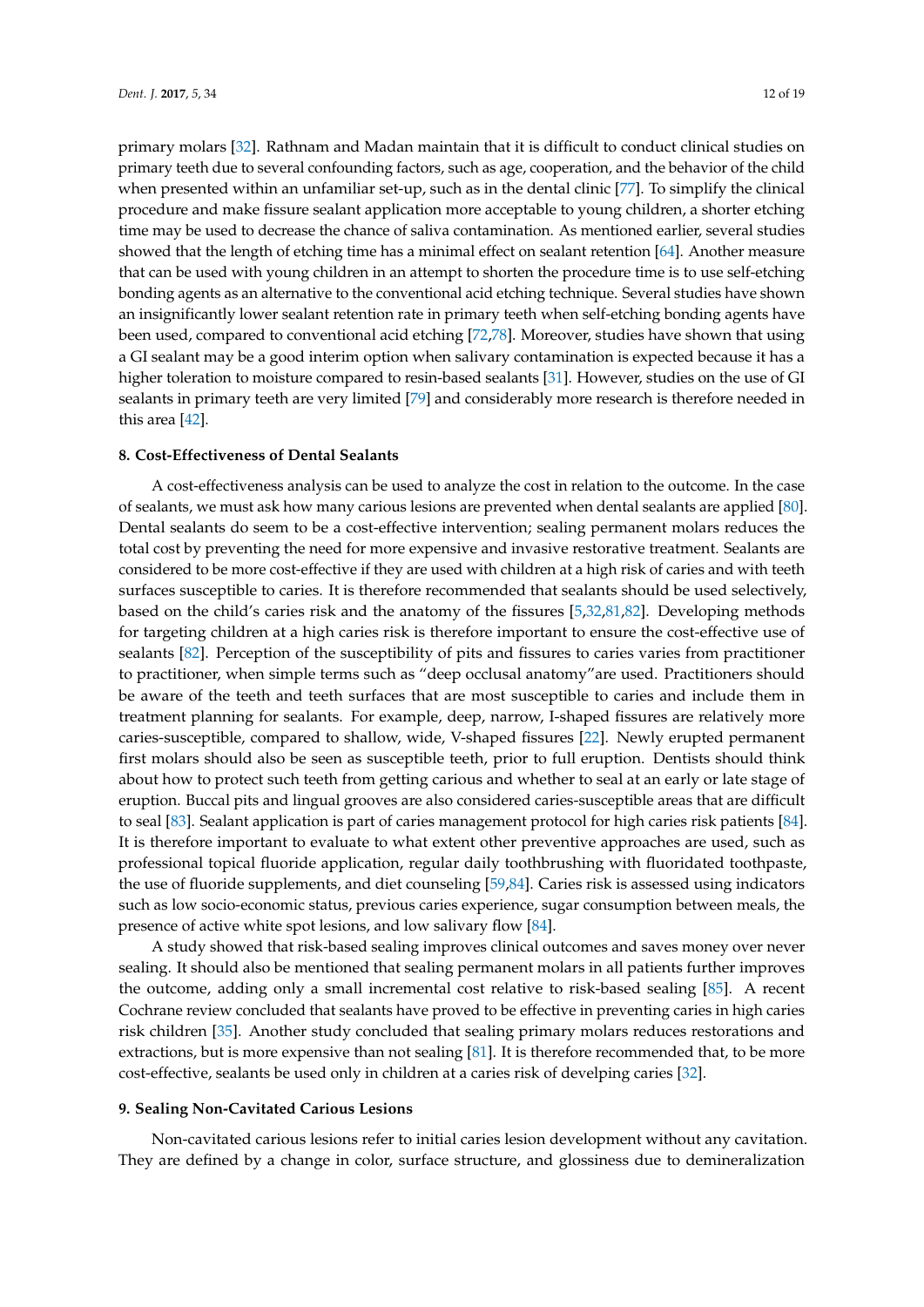before macroscopic breakdown occurs. Re-establishing the balance between remineralization and demineralization may stop the progress of caries leaving a clear clinical sign of past disease [\[1\]](#page-14-0).

Due to the difficulty in diagnosing non-cavitated occlusal caries, dentists may have been inadvertently sealing caries over the years [\[36\]](#page-15-19). Many studies suggest that caries progression is slowed or arrested under sealants [\[86\]](#page-18-0). Blocking the bacterial nutritional supply may be the explanation for the arrest of caries progression observed under sealants [\[87\]](#page-18-1). A meta-analysis examined the caries progression under sealed permanent teeth. Six studies were included in the analysis, representing 840 teeth. Four of them sealed non-cavitated lesions and the other two used sealant over restorations. The median annual percentage of progression of non-cavitated caries lesions was 2.6% for sealed teeth and 12.6% for not-sealed teeth. This suggests that sealing non-cavitated lesions is effective in reducing progression [\[86\]](#page-18-0). Another randomized, controlled trial evaluated the progression of non-cavitated dentinal lesions under sealants. They included 30 molars in the sealant group (experimental group) and 30 molars in the no-sealant group (control group). The results showed a remarkable difference between the two groups; at the eight month-recall, 25 out of 26 molars (96.1%) in the control group showed caries progression. At the 12-month-recall, three out of 26 molars (11.5%) in the experimental group were present with caries progression. These molars were observed to have partial or complete sealant loss. The partial and total loss of sealant thus limited the effectiveness in arresting caries lesions [\[88\]](#page-18-2). Moreover, a recent critical appraisal provided evidence from clinical trials about sealing incipient occlusal caries lesions and concluded that caries lesions do not progress under well-sealed surfaces. However, the clinical success of sealing non-cavitated lesions is dependent on the complete retention of the sealants [\[89\]](#page-18-3).

Sealing non-cavitated carious lesions seems to also have an effect on bacterial count. A systematic review that included six studies reported that sealing was associated with at least a 10-fold decrease in bacterial counts. About 47% percent of sealed teeth had viable bacteria, compared to 89% of unsealed lesions. They concluded that sealants were effective in reducing bacterial counts in carious lesions, but a limited number of organisms neverthless persisted [\[87\]](#page-18-1). Another recent systematic review supported sealing non-cavitated dentinal lesions and concluded that resin-based sealants are able to arrest the caries progression of non-cavitated dentinal lesions, while GI sealants showed low retention rates and are not able to arrest caries progression [\[90\]](#page-18-4).

Dentists, on the other hand, have not yet adopted these findings in their clinical decision-making. A questionnaire was mailed to a randomly selected sample of 2400 dentists, of whom 771 responded. When there was no radiographic evidence of caries extending to dentin, only 38.2% of the dentists claimed that they would seal the tooth's occlusal surface, and 23% chose the option of opening the fissure [\[91\]](#page-18-5).

The available evidence and the recommendations from the ADA Council, as well as the AAPD guidelines, support sealing occlusal non-cavitated early carious lesions in children and young adults. However, sealants are most effective if they are regularly monitored and repaired [\[28](#page-15-11)[,32](#page-15-15)[,58\]](#page-16-19).

#### **10. Follow-Up (Recall-and-Repair)**

The average sealant loss from permanent molars is between five to ten percent per year [\[83\]](#page-17-21). Regular sealant maintenance is therefore essential to maximize efficiency, maintain marginal integrity, and provide the protection given by optimal sealant coverage [\[32,](#page-15-15)[92\]](#page-18-6). A study evaluated more than 8000 sealants over a period of ten years; its authors reported a sealant success rate of 85 percent after eight to ten years, due to the incorporation of an annual recall and repair program. Complete sealant retention without any need for resealing was 41 percent at ten years [\[93\]](#page-18-7). In another study where only a single sealant application was performed, 69 percent of the group with sealed surfaces were sound, whereas 17 percent of the group without sealants were sound. However, only 28 percent were completely retained after 15 years in the group with sealants [\[94\]](#page-18-8). Full retention of sealants can be checked visually, tactilely, and radiographically.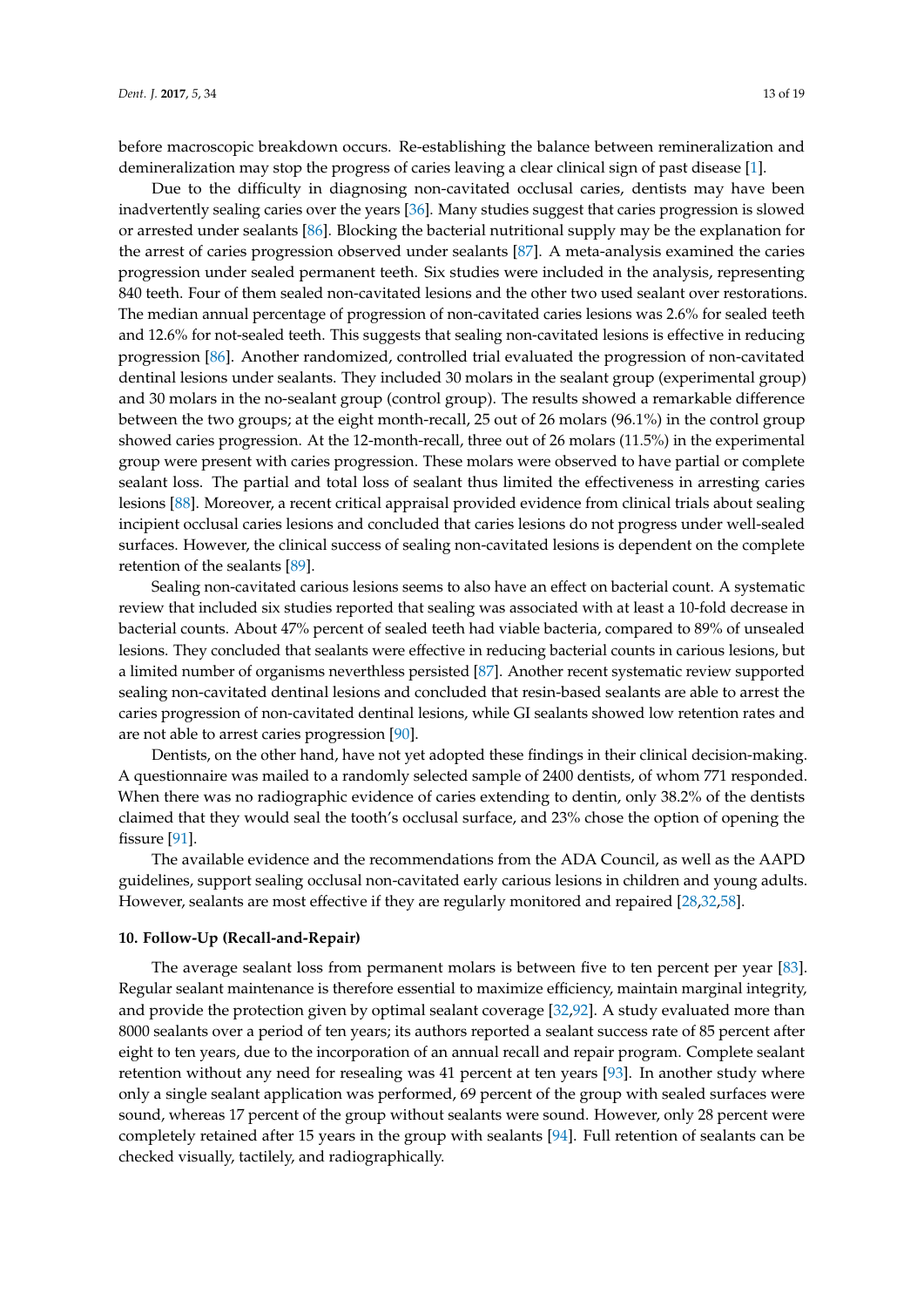There were concerns about partially lost sealant in that it may leave sharp margins that trap food and eventually lead to caries [\[83\]](#page-17-21). An interesting systematic review aimed to evaluate if the risk of developing caries in previously sealed teeth with fully or partially lost sealant surpasses the risk in teeth that have never been sealed. Seven studies were included and the participants were aged between 5- and 14-year-old. It was found that the risk of caries development in previously sealed teeth after a four-year follow-up is less than or equal to that for never-sealed teeth. In other words, teeth with partial or complete sealant loss are not at a higher risk of developing caries compared to never-sealed teeth, and the relative risk (RR) ranged between 0.693 and 1.083 [\[95\]](#page-18-9). This does not suggest that operators should be less careful with the application technique of sealants or in the evaluation and maintainenace after placement. This suggests, however, that a child should not be forbidden to get the benefits of a sealant even if recall cannot be ensured [\[32,](#page-15-15)[95\]](#page-18-9).

#### **11. Esterogenicity**

Bisphenol-A (BPA) is the precursor chemical component of bisphenol-a dimethacrylate (Bis-DMA) and bisphenol-a glycidyl dimethacrylate (Bis-GMA), which are the most common monomers used in resin composite restorations and resin-based sealants. It is known for its estrogenic property with potential reproductive and developmental human toxicity [\[96](#page-18-10)[,97\]](#page-18-11). BPA is not present in monomers as a raw material but as BPA derivatives that can sometimes be hydrolyzed and found in saliva [\[34\]](#page-15-17).

It has been reported in a systematic review that high levels of BPA were found in saliva samples that had been collected immediately or one hour after resin-based sealant placement. High levels of BPA were also detected in urine samples [\[98\]](#page-18-12). However, a report by the American Dental Association and the American Academy of Pediatric Dentistry did not support the occurrence of adverse effects after sealant placement and described the BPA effect as a small transient effect [\[5,](#page-14-4)[28\]](#page-15-11).

Some studies have reported techniques, such as the immediate cleaning of the sealed surface, or the removal of the oxygen inhibition layer of the unreacted monomer, which is present on the outer layer of the sealant surface to reduce the amount of unreacted monomer. This can be done using a pumice or a rotating rubber cup [\[98\]](#page-18-12), to reduce the potential BPA exposure.

#### **12. Conclusions**

Pit and fissure sealant is an effective means of preventing pit and fissure caries in primary and permanent teeth. Dentists should therefore be encouraged to apply pit and fissure sealants in combination with other preventive measures in patients at a high risk of caries. Selection of sealant material is dependent on the patient's age, child's behavior, and the time of teeth eruption. Teeth that present with early non-cavitated carious lesions would also benefit from sealant application to prevent any caries progression. Sealant placement is a sensitive procedure that should be performed in a moisture-controlled environment. Maintenance is essential and the reapplication of sealants, when required, is important to maximize the effectiveness of the treatment.

**Author Contributions:** Literature search and studies selection were conducted by Reem Naaman, Azza A. El-Housseiny and Najlaa Alamoudi. Reem Naaman: provided the research idea and wrote the manuscript. Azza A. El-Housseiny: Participated in the design and made manuscript revisions. Najlaa Alamoudi: Made contributions to manuscript revisions. All authors have read and approved the final manuscript.

**Conflicts of Interest:** The authors declare no conflict of interest.

#### **Abbreviations**

| AAPD           | American Academy of Pediatric Dentistry |
|----------------|-----------------------------------------|
| <b>ADA</b>     | American Dental Association             |
| ARBS           | autopolymerizing resin based sealants   |
| <b>BIS GMA</b> | bisphenol-a-glycidyl dimethacrylate     |
| <b>BPA</b>     | bisphenol-A                             |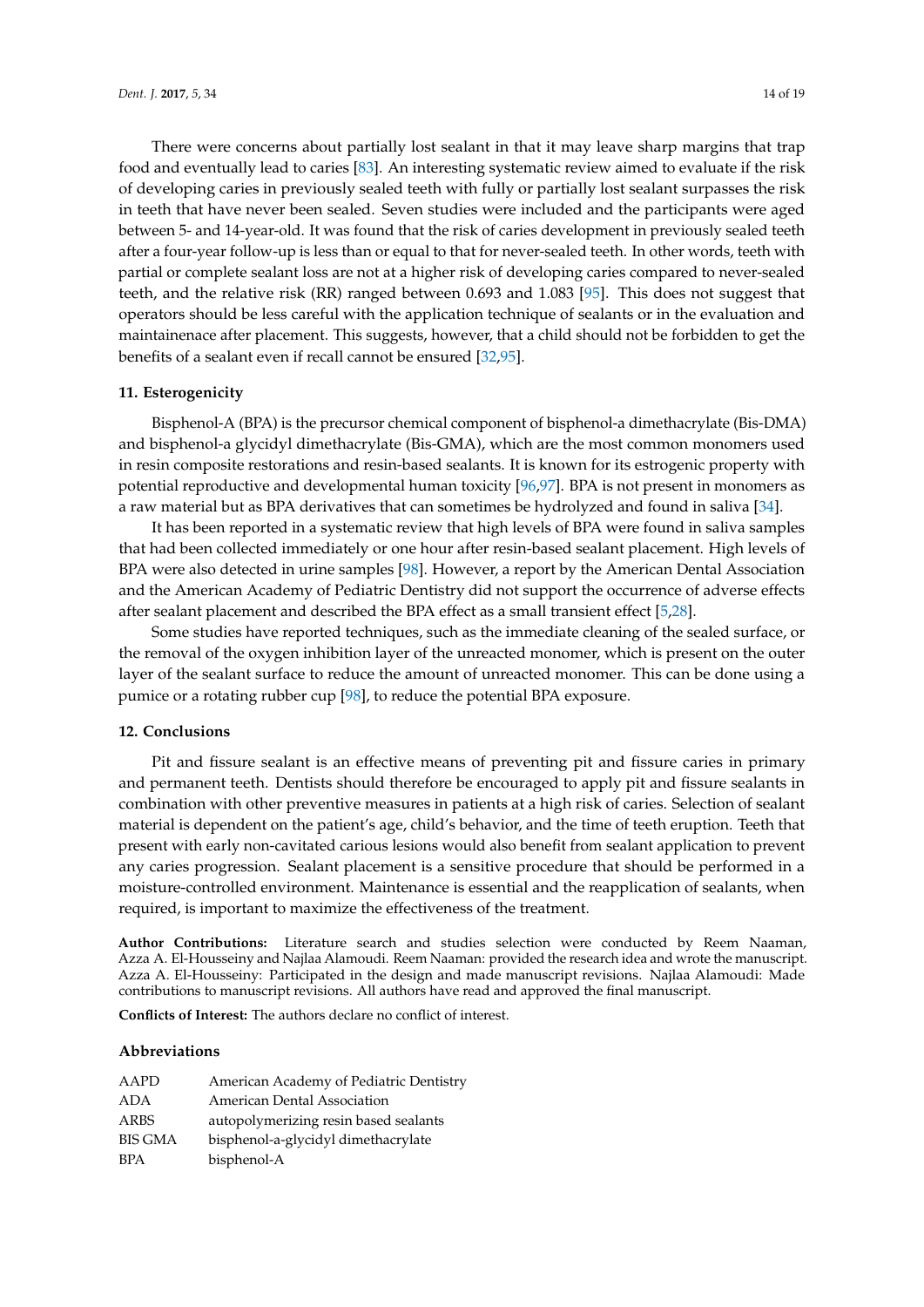| <b>FRBS</b>   | fluoride releasing resin based sealants          |
|---------------|--------------------------------------------------|
| FS            | fissure sealant                                  |
| GI            | glass ionomer                                    |
| <b>LRBS</b>   | light polymerizing resin based sealants          |
| <b>NHANES</b> | National health and nutrition examination survey |
| <b>RBS</b>    | resin based sealants                             |
| RMGI          | resin modified glass ionomer                     |
| SЕ            | self-etch adhesives                              |
| <b>SES</b>    | socioeconomic status                             |
| TE            | total-etch concept                               |
| <b>USA</b>    | United States of America                         |
| UV            | ultraviolet                                      |
|               |                                                  |

# **References**

- <span id="page-14-0"></span>1. Young, D.A.; Novy, B.B.; Zeller, G.G.; Hale, R.; Hart, T.C.; Truelove, E.L. The American Dental Association Caries Classification System for clinical practice: A report of the American Dental Association Council on Scientific Affairs. *J. Am. Dent. Assoc.* **2015**, *146*, 79–86. [\[CrossRef\]](http://dx.doi.org/10.1016/j.adaj.2014.11.018) [\[PubMed\]](http://www.ncbi.nlm.nih.gov/pubmed/25637205)
- <span id="page-14-1"></span>2. Dye, B.A.; Tan, S.; Smith, V.; Lewis, B.G.; Barker, L.K.; Thornton-Evans, G.; Eke, P.I.; Beltran-Aguilar, E.D.; Horowitz, A.M.; Li, C.H. Trends in oral health status: United States, 1988–1994 and 1999–2004. *Vital Health Stat.* **2007**, *11*, 1–92.
- <span id="page-14-2"></span>3. Dye, B.A.; Thornton-Evans, G.; Li, X.; Iafolla, T.J. Dental caries and sealant prevalence in children and adolescents in the United States, 2011–2012. *NCHS Data Br.* **2015**, *191*, 1–8.
- <span id="page-14-3"></span>4. Macek, M.D.; Beltran-Aguilar, E.D.; Lockwood, S.A.; Malvitz, D.M. Updated comparison of the caries susceptibility of various morphological types of permanent teeth. *J. Public Health Dent.* **2003**, *63*, 174–182. [\[CrossRef\]](http://dx.doi.org/10.1111/j.1752-7325.2003.tb03496.x) [\[PubMed\]](http://www.ncbi.nlm.nih.gov/pubmed/12962471)
- <span id="page-14-4"></span>5. Wright, J.T.; Crall, J.J.; Fontana, M.; Gillette, E.J.; Novy, B.B.; Dhar, V.; Donly, K.; Hewlett, E.R.; Quinonez, R.B.; Chaffin, J.; et al. Evidence-based clinical practice guideline for the use of pit-and-fissure sealants: A report of the American Dental Association and the American Academy of Pediatric Dentistry. *J. Am. Dent. Assoc.* **2016**, *147*, 672–682. [\[CrossRef\]](http://dx.doi.org/10.1016/j.adaj.2016.06.001) [\[PubMed\]](http://www.ncbi.nlm.nih.gov/pubmed/27470525)
- <span id="page-14-5"></span>6. Beltran-Aguilar, E.D.; Barker, L.K.; Canto, M.T.; Dye, B.A.; Gooch, B.F.; Griffin, S.O.; Hyman, J.; Jaramillo, F.; Kingman, A.; Nowjack-Raymer, R.; et al. Surveillance for dental caries, dental sealants, tooth retention, edentulism, and enamel fluorosis: United States, 1988–1994 and 1999–2002. *MMWR Surveil. Summ.* **2005**, *54*, 1–43.
- <span id="page-14-6"></span>7. Kitchens, D.H. The economics of pit and fissure sealants in preventive dentistry: A review. *J. Contemp. Dent. Pract.* **2005**, *6*, 95–103. [\[PubMed\]](http://www.ncbi.nlm.nih.gov/pubmed/16127477)
- <span id="page-14-7"></span>8. Simonsen, R.J. Pit and Fissure Sealants. In *Clinical Applications of the Acid Etch Technique*, 1st ed.; Quintessence Publishing: Hanover Park, IL, USA, 1978.
- <span id="page-14-8"></span>9. Veiga, N.J.; Pereira, C.M.; Ferreira, P.C.; Correia, I.J. Prevalence of dental caries and fissure sealants in a Portuguese sample of adolescents. *PLoS ONE* **2015**, *10*. [\[CrossRef\]](http://dx.doi.org/10.1371/journal.pone.0121299) [\[PubMed\]](http://www.ncbi.nlm.nih.gov/pubmed/25803849)
- <span id="page-14-9"></span>10. Oulis, C.J.; Berdouses, E.D.; Mamai-Homata, E.; Polychronopoulou, A. Prevalence of sealants in relation to dental caries on the permanent molars of 12 and 15-year-old Greek adolescents. A national pathfinder survey. *BMC Public Health* **2011**, *11*. [\[CrossRef\]](http://dx.doi.org/10.1186/1471-2458-11-100) [\[PubMed\]](http://www.ncbi.nlm.nih.gov/pubmed/21320343)
- <span id="page-14-10"></span>11. Al Agili, D.E.; Niazy, H.A.; Pass, M.A. Prevalence and socioeconomic determinants of dental sealant use among schoolchildren in Saudi Arabia. *East. Mediterr. Health J.* **2012**, *18*, 1209–1216. [\[CrossRef\]](http://dx.doi.org/10.26719/2012.18.12.1209) [\[PubMed\]](http://www.ncbi.nlm.nih.gov/pubmed/23301395)
- <span id="page-14-11"></span>12. Bodecker, C. Eradication of enamel fissures. *Dent. Items Int.* **1929**, *51*, 859–866.
- <span id="page-14-12"></span>13. Klein, H.; Knutson, J.W. XIII. Effect of Ammoniacal Silver Nitrate on Caries in the First Permanent Molar. *J. Am. Dent. Assoc.* **1942**, *29*, 1420–1426. [\[CrossRef\]](http://dx.doi.org/10.14219/jada.archive.1942.0211)
- <span id="page-14-13"></span>14. Hyatt, T.P. Prophylactic odontotomy: The cutting into the tooth for the prevention of disease. *J. Am. Dent. Assoc. Dent. Cosm.* **1923**, *65*, 234–241. [\[CrossRef\]](http://dx.doi.org/10.1177/00220345240060040301)
- <span id="page-14-14"></span>15. Buonocore, M.G. A simple method of increasing the adhesion of acrylic filling materials to enamel surfaces. *J. Dent. Res.* **1955**, *34*, 849–853. [\[CrossRef\]](http://dx.doi.org/10.1177/00220345550340060801) [\[PubMed\]](http://www.ncbi.nlm.nih.gov/pubmed/13271655)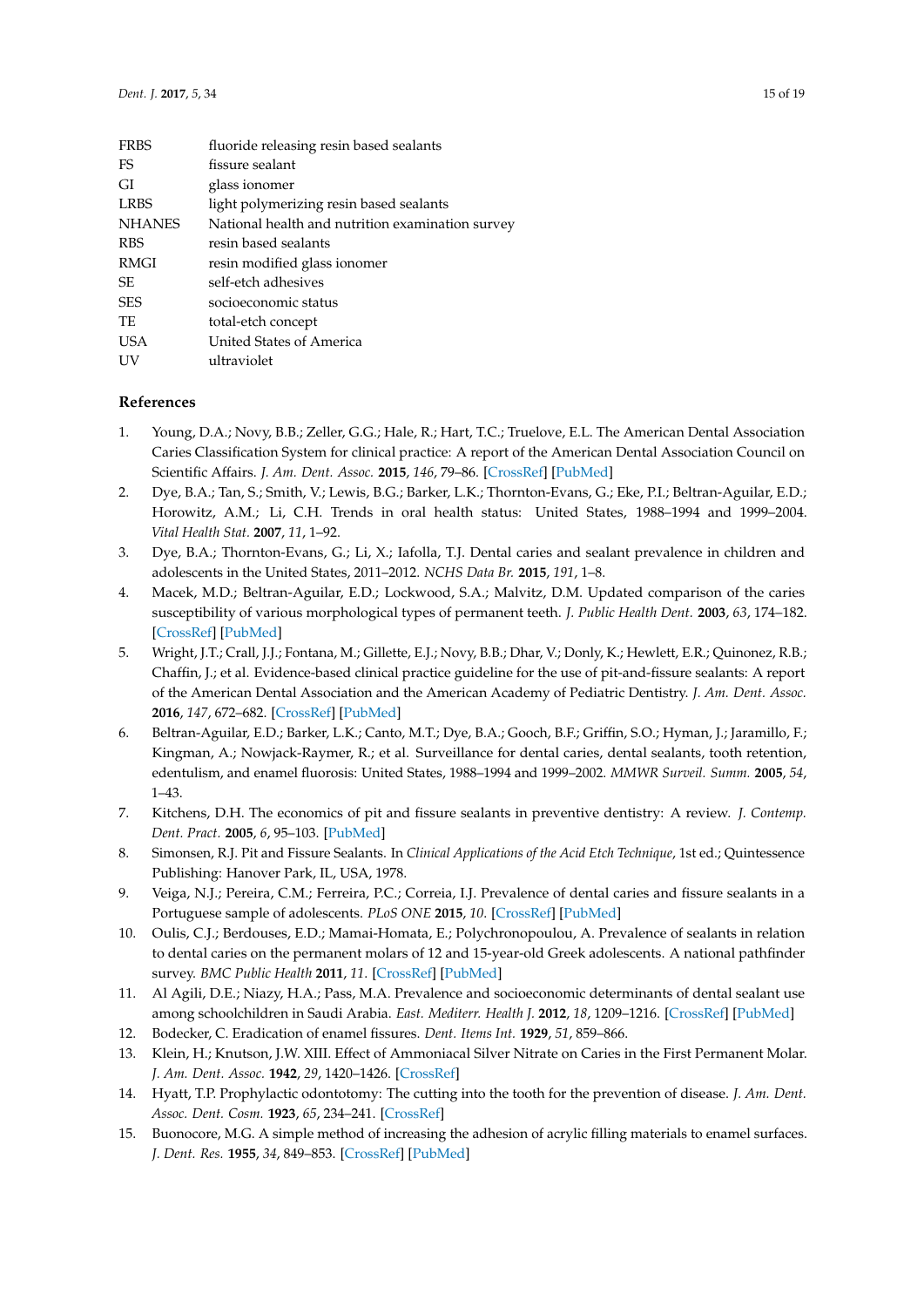- <span id="page-15-0"></span>16. Cueto, E.I. *Adhesive Sealing of Pits and Fissures for Caries Prevention*; Dentistry and Dental Research, University of Rochester: Rochester, NY, USA, 1965.
- <span id="page-15-1"></span>17. Bowen, R.L. Method of Preparing a Monomer Having Phenoxy and Methacrylate Groups Linked by Hydroxy Glyceryl Groups. US Patent 3,179,623 A, 20 April 1965.
- <span id="page-15-2"></span>18. Buonocore, M. Adhesive sealing of pits and fissures for caries prevention, with use of ultraviolet light. *J. Am. Dent. Assoc.* **1970**, *80*, 324–330. [\[CrossRef\]](http://dx.doi.org/10.14219/jada.archive.1970.0061) [\[PubMed\]](http://www.ncbi.nlm.nih.gov/pubmed/5262374)
- <span id="page-15-3"></span>19. Anusavice, K.J.; Shen, C.; Rawls, H.R. *Phillips' Science of Dental Materials*; Elsevier Health Sciences: Amsterdam, The Netherlands, 2013.
- <span id="page-15-4"></span>20. Dean, J.A. *McDonald and Avery's Dentistry for the Child and Adolescent*, 10th ed.; Elsevier Health Sciences: Amsterdam, The Netherlands, 2016.
- <span id="page-15-5"></span>21. Santini, A.; Gallegos, I.T.; Felix, C.M. Photoinitiators in dentistry: A review. *Prim. Dent. J.* **2013**, *2*, 30–33. [\[CrossRef\]](http://dx.doi.org/10.1308/205016814809859563) [\[PubMed\]](http://www.ncbi.nlm.nih.gov/pubmed/24466621)
- <span id="page-15-6"></span>22. Pinkham, J.R.; Casamassimo, P.S.; Fields, H.W., Jr.; McTigue, D.J.; Nowak, A. *Pediatric Dentistry: Infancy through Adolescence*, 4th ed.; Elsevier Health Sciences: Amsterdam, The Netherlands, 2005.
- <span id="page-15-7"></span>23. Simonsen, R.J. Pit and fissure sealant: Review of the literature. *Pediatr. Dent.* **2002**, *24*, 393–414. [\[CrossRef\]](http://dx.doi.org/10.14219/jada.archive.1985.0331) [\[PubMed\]](http://www.ncbi.nlm.nih.gov/pubmed/12412954)
- <span id="page-15-22"></span>24. Muller-Bolla, M.; Lupi-Pégurier, L.; Tardieu, C.; Velly, A.M.; Antomarchi, C. Retention of resin-based pit and fissure sealants: A systematic review. *Community Dent. Oral Epidemiol.* **2006**, *34*, 321–336. [\[CrossRef\]](http://dx.doi.org/10.1111/j.1600-0528.2006.00319.x) [\[PubMed\]](http://www.ncbi.nlm.nih.gov/pubmed/16948671)
- <span id="page-15-8"></span>25. Wright, J.T.; Retief, D.H. Laboratory evaluation of eight pit and fissure sealants. *Pediatr. Dent.* **1984**, *6*, 36–40. [\[PubMed\]](http://www.ncbi.nlm.nih.gov/pubmed/6384943)
- <span id="page-15-9"></span>26. Reddy, V.R.; Chowdhary, N.; Mukunda, K.; Kiran, N.; Kavyarani, B.; Pradeep, M. Retention of resin-based filled and unfilled pit and fissure sealants: A comparative clinical study. *Contemp. Clin. Dent.* **2015**, *6*, S18–S23. [\[CrossRef\]](http://dx.doi.org/10.4103/0976-237X.152932) [\[PubMed\]](http://www.ncbi.nlm.nih.gov/pubmed/25821368)
- <span id="page-15-10"></span>27. Rock, W.P.; Potts, A.J.; Marchment, M.D.; Clayton-Smith, A.J.; Galuszka, M.A. The visibility of clear and opaque fissure sealants. *Br. Dent. J.* **1989**, *167*, 395–396. [\[CrossRef\]](http://dx.doi.org/10.1038/sj.bdj.4807037) [\[PubMed\]](http://www.ncbi.nlm.nih.gov/pubmed/2532034)
- <span id="page-15-11"></span>28. American Academy of Pediatric Dentistry. Evidence-based Clinical Practice Guideline for the Use of Pit-and-Fissure Sealants. *Pediatr. Dent.* **2016**, *38*, 263–279.
- <span id="page-15-13"></span><span id="page-15-12"></span>29. Limeback, H. *Comprehensive Preventive Dentistry*, 1st ed.; John Wiley & Sons: Hoboken, NJ, USA, 2012.
- 30. Frencken, J.E. Atraumatic restorative treatment and minimal intervention dentistry. *Br. Dent. J.* **2017**, *223*, 183–189. [\[CrossRef\]](http://dx.doi.org/10.1038/sj.bdj.2017.664) [\[PubMed\]](http://www.ncbi.nlm.nih.gov/pubmed/28798450)
- <span id="page-15-14"></span>31. Antonson, S.A.; Antonson, D.E.; Brener, S.; Crutchfield, J.; Larumbe, J.; Michaud, C.; Yazici, A.R.; Hardigan, P.C.; Alempour, S.; Evans, D. Twenty-four month clinical evaluation of fissure sealants on partially erupted permanent first molars: Glass ionomer versus resin-based sealant. *J. Am. Dent. Assoc.* **2012**, *143*, 115–122. [\[CrossRef\]](http://dx.doi.org/10.14219/jada.archive.2012.0121) [\[PubMed\]](http://www.ncbi.nlm.nih.gov/pubmed/22298552)
- <span id="page-15-15"></span>32. American Academy of Pediatric Dentistry. Guideline on Restorative Dentistry. *Pediatr. Dent.* **2016**, *38*, 250–262.
- <span id="page-15-16"></span>33. Puppin-Rontani, R.M.; Baglioni-Gouvea, M.E.; deGoes, M.F.; Garcia-Godoy, F. Compomer as a pit and fissure sealant: Effectiveness and retention after 24 months. *J. Dent. Child.* **2006**, *73*, 31–36.
- <span id="page-15-17"></span>34. Ahovuo-Saloranta, A.; Forss, H.; Walsh, T.; Nordblad, A.; Makela, M.; Worthington, H.V. Pit and fissure sealants for preventing dental decay in permanent teeth. *Cochrane Database Syst. Rev.* **2017**. [\[CrossRef\]](http://dx.doi.org/10.1002/14651858.CD001830.pub5) [\[PubMed\]](http://www.ncbi.nlm.nih.gov/pubmed/28759120)
- <span id="page-15-18"></span>35. Ahovuo-Saloranta, A.; Hiiri, A.; Nordblad, A.; Mäkelä, M.; Worthington, H.V. Sealants for preventing dental decay in the permanent teeth—A review. *Cochrane Database Syst. Rev.* **2013**. [\[CrossRef\]](http://dx.doi.org/10.1002/14651858.CD001830.pub4)
- <span id="page-15-19"></span>36. Deery, C. Strong evidence for the effectiveness of resin based sealants. *Evid. Based Dent.* **2013**, *14*, 69–70. [\[CrossRef\]](http://dx.doi.org/10.1038/sj.ebd.6400945) [\[PubMed\]](http://www.ncbi.nlm.nih.gov/pubmed/24071670)
- <span id="page-15-20"></span>37. Hiiri, A.; Ahovuo-Saloranta, A.; Nordblad, A.; Mäkelä, M. Pit and fissure sealants versus fluoride varnishes for preventing dental decay in children and adolescents. *Cochrane Database Syst. Rev.* **2010**. [\[CrossRef\]](http://dx.doi.org/10.1002/14651858.CD003067.pub3)
- <span id="page-15-21"></span>38. Ahovuo-Saloranta, A.; Forss, H.; Hiiri, A.; Nordblad, A.; Makela, M. Pit and fissure sealants versus fluoride varnishes for preventing dental decay in the permanent teeth of children and adolescents. *Cochrane Database Syst. Rev.* **2016**. [\[CrossRef\]](http://dx.doi.org/10.1002/14651858.CD003067.pub4)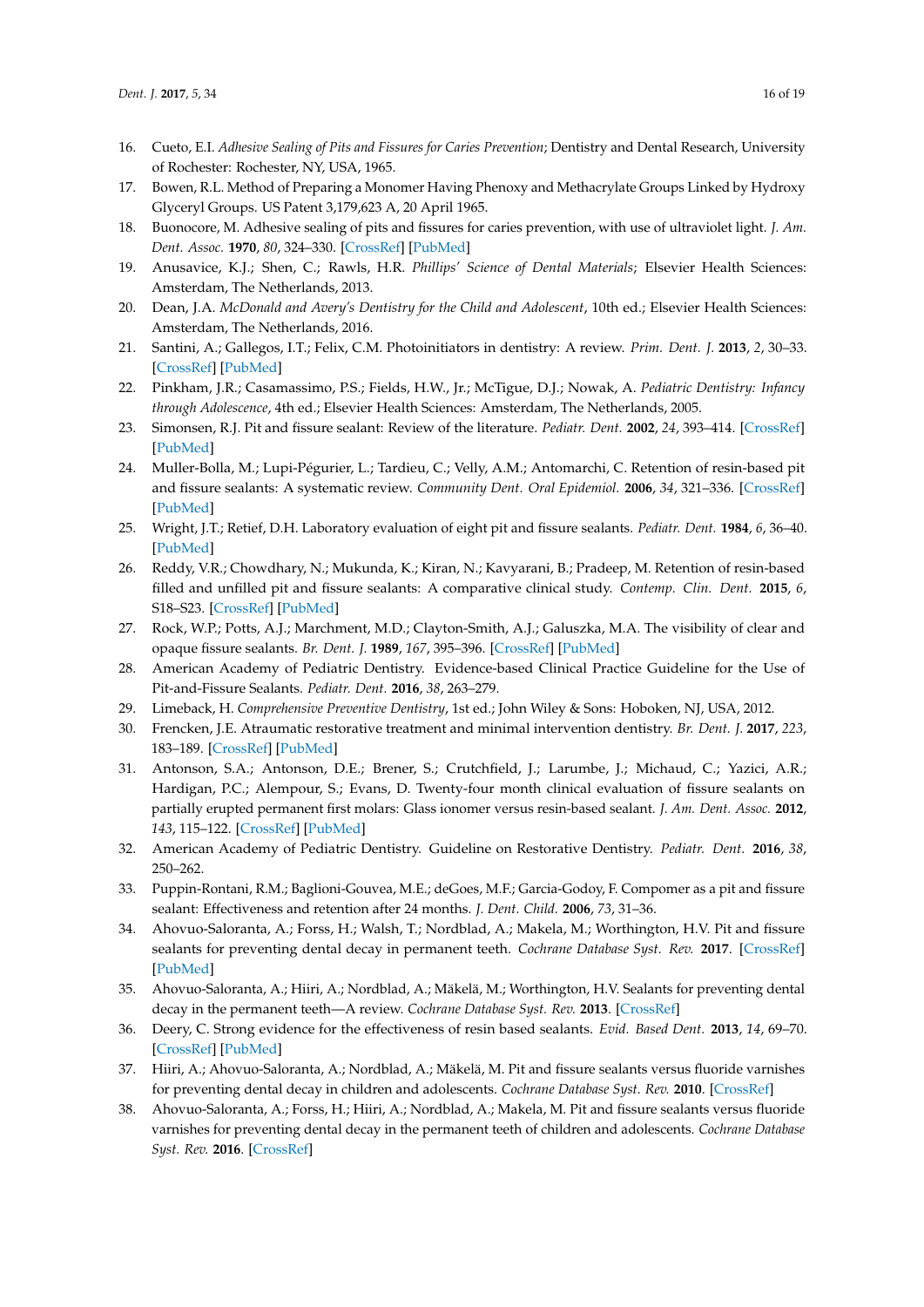- <span id="page-16-0"></span>39. Chestnutt, I.G.; Playle, R.; Hutchings, S.; Morgan-Trimmer, S.; Fitzsimmons, D.; Aawar, N.; Angel, L.; Derrick, S.; Drew, C.; Hoddell, C.; et al. Fissure Seal or Fluoride Varnish? A Randomized Trial of Relative Effectiveness. *J. Dent. Res.* **2017**, *96*, 754–761. [\[CrossRef\]](http://dx.doi.org/10.1177/0022034517702094) [\[PubMed\]](http://www.ncbi.nlm.nih.gov/pubmed/28394709)
- <span id="page-16-1"></span>40. Mickenautsch, S.; Yengopal, V. Caries-Preventive Effect of High-Viscosity Glass Ionomer and Resin-Based Fissure Sealants on Permanent Teeth: A Systematic Review of Clinical Trials. *PLoS ONE* **2016**, *11*. [\[CrossRef\]](http://dx.doi.org/10.1371/journal.pone.0146512) [\[PubMed\]](http://www.ncbi.nlm.nih.gov/pubmed/26799812)
- <span id="page-16-2"></span>41. Mickenautsch, S.; Yengopal, V. Caries-preventive effect of glass ionomer and resin-based fissure sealants on permanent teeth: An update of systematic review evidence. *BMC Res. Notes* **2011**, *4*. [\[CrossRef\]](http://dx.doi.org/10.1186/1756-0500-4-22) [\[PubMed\]](http://www.ncbi.nlm.nih.gov/pubmed/21276215)
- <span id="page-16-3"></span>42. De Amorim, R.G.; Leal, S.C.; Frencken, J.E. Survival of atraumatic restorative treatment (ART) sealants and restorations: A meta-analysis. *Clin. Oral Investig.* **2012**, *16*, 429–441. [\[CrossRef\]](http://dx.doi.org/10.1007/s00784-011-0513-3) [\[PubMed\]](http://www.ncbi.nlm.nih.gov/pubmed/21274581)
- <span id="page-16-4"></span>43. Haznedaroglu, E.; Guner, S.; Duman, C.; Mentes, A. A 48-month randomized controlled trial of caries prevention effect of a one-time application of glass ionomer sealant versus resin sealant. *Dent. Mater. J.* **2016**, *35*, 532–538. [\[CrossRef\]](http://dx.doi.org/10.4012/dmj.2016-084) [\[PubMed\]](http://www.ncbi.nlm.nih.gov/pubmed/27086573)
- <span id="page-16-5"></span>44. Casamassimo, P.S.; Henry, W.; Fields, J.; McTigue, D.J.; Nowak, A. *Pediatric Dentistry Infancy through Adolescence*, 5th ed.; Elsevier: Amsterdam, The Netherlands, 2013.
- <span id="page-16-6"></span>45. Sidhu, S.K.; Nicholson, J.W. A Review of Glass-Ionomer Cements for Clinical Dentistry. *J. Funct. Biomater.* **2016**, *7*. [\[CrossRef\]](http://dx.doi.org/10.3390/jfb7030016) [\[PubMed\]](http://www.ncbi.nlm.nih.gov/pubmed/27367737)
- <span id="page-16-7"></span>46. Kühnisch, J.; Mansmann, U.; Heinrich-Weltzien, R.; Hickel, R. Longevity of materials for pit and fissure sealing—Results from a meta-analysis. *Dent. Mater.* **2012**, *28*, 298–303. [\[CrossRef\]](http://dx.doi.org/10.1016/j.dental.2011.11.002) [\[PubMed\]](http://www.ncbi.nlm.nih.gov/pubmed/22137936)
- <span id="page-16-8"></span>47. Simonsen, R.J. From prevention to therapy: Minimal intervention with sealants and resin restorative materials. *J. Dent.* **2011**, *39*, S27–S33. [\[CrossRef\]](http://dx.doi.org/10.1016/j.jdent.2011.11.001) [\[PubMed\]](http://www.ncbi.nlm.nih.gov/pubmed/22094323)
- <span id="page-16-9"></span>48. Mickenautsch, S.; Yengopal, V. Retention loss of resin based fissure sealants—A valid predictor for clinical outcome? *Open Dent. J.* **2013**, *7*, 102–108. [\[CrossRef\]](http://dx.doi.org/10.2174/18742106201305130001) [\[PubMed\]](http://www.ncbi.nlm.nih.gov/pubmed/24078856)
- <span id="page-16-10"></span>49. Mickenautsch, S.; Yengopal, V. Validity of sealant retention as surrogate for caries prevention—A systematic review. *PLoS ONE* **2013**, *8*. [\[CrossRef\]](http://dx.doi.org/10.1371/journal.pone.0077103) [\[PubMed\]](http://www.ncbi.nlm.nih.gov/pubmed/24194861)
- <span id="page-16-11"></span>50. Beiruti, N.; Frencken, J.E.; van't Hof, M.A.; Taifour, D.; van Palenstein Helderman, W.H. Caries-preventive effect of a one-time application of composite resin and glass ionomer sealants after 5 years. *Caries Res.* **2006**, *40*, 52–59. [\[CrossRef\]](http://dx.doi.org/10.1159/000088907) [\[PubMed\]](http://www.ncbi.nlm.nih.gov/pubmed/16352882)
- <span id="page-16-12"></span>51. Chen, X.; Du, M.; Fan, M.; Mulder, J.; Huysmans, M.C.; Frencken, J.E. Effectiveness of two new types of sealants: Retention after 2 years. *Clin. Oral Investig.* **2012**, *16*, 1443–1450. [\[CrossRef\]](http://dx.doi.org/10.1007/s00784-011-0633-9) [\[PubMed\]](http://www.ncbi.nlm.nih.gov/pubmed/22124610)
- <span id="page-16-13"></span>52. Al-Jobair, A.; Al-Hammad, N.; Alsadhan, S.; Salama, F. Retention and caries-preventive effect of glass ionomer and resin-based sealants: An 18-month-randomized clinical trial. *Dent. Mater. J.* **2017**, *36*, 654–661. [\[CrossRef\]](http://dx.doi.org/10.4012/dmj.2016-225) [\[PubMed\]](http://www.ncbi.nlm.nih.gov/pubmed/28701637)
- <span id="page-16-14"></span>53. Kolavic Gray, S.; Griffin, S.O.; Malvitz, D.M.; Gooch, B.F. A comparison of the effects of toothbrushing and handpiece prophylaxis on retention of sealants. *J. Am. Dent. Assoc.* **2009**, *140*, 38–46. [\[CrossRef\]](http://dx.doi.org/10.14219/jada.archive.2009.0016) [\[PubMed\]](http://www.ncbi.nlm.nih.gov/pubmed/19119165)
- <span id="page-16-15"></span>54. Warren, D.P.; Infante, N.B.; Rice, H.C.; Turner, S.D.; Chan, J.T. Effect of topical fluoride on retention of pit and fissure sealants. *J. Dent. Hyg.* **2001**, *75*, 21–24. [\[PubMed\]](http://www.ncbi.nlm.nih.gov/pubmed/11314222)
- <span id="page-16-16"></span>55. Feigal, R.J. The use of pit and fissure sealants. *Pediatr. Dent.* **2002**, *24*, 415–422. [\[PubMed\]](http://www.ncbi.nlm.nih.gov/pubmed/12412955)
- <span id="page-16-17"></span>56. El-Housseiny, A.; Sharaf, A. Evaluation of fissure sealant applied to topical fluoride treated teeth. *J. Clin. Pediatr. Dent.* **2005**, *29*, 215–219. [\[CrossRef\]](http://dx.doi.org/10.17796/jcpd.29.3.f335gm6732253241) [\[PubMed\]](http://www.ncbi.nlm.nih.gov/pubmed/15926437)
- <span id="page-16-18"></span>57. Dhar, V.; Chen, H. Evaluation of resin based and glass ionomer based sealants placed with or without tooth preparation-a two year clinical trial. *Pediatr. Dent.* **2012**, *34*, 46–50. [\[PubMed\]](http://www.ncbi.nlm.nih.gov/pubmed/22353457)
- <span id="page-16-19"></span>58. Beauchamp, J.; Caufield, P.W.; Crall, J.J.; Donly, K.; Feigal, R.; Gooch, B.; Ismail, A.; Kohn, W.; Siegal, M.; Simonsen, R. Evidence-based clinical recommendations for the use of pit-and-fissure sealants: A report of the American Dental Association Council on Scientific Affairs. *J. Am. Dent. Assoc.* **2008**, *139*, 257–268. [\[CrossRef\]](http://dx.doi.org/10.14219/jada.archive.2008.0155) [\[PubMed\]](http://www.ncbi.nlm.nih.gov/pubmed/18310730)
- <span id="page-16-20"></span>59. Welbury, R.; Raadal, M.; Lygidakis, N. EAPD guidelines for the use of pit and fissure sealants. *Eur. J. Paediatr. Dent.* **2004**, *5*, 179–184. [\[PubMed\]](http://www.ncbi.nlm.nih.gov/pubmed/15471528)
- <span id="page-16-21"></span>60. Alhareky, M.S.; Mermelstein, D.; Finkelman, M.; Alhumaid, J.; Loo, C. Efficiency and Patient Satisfaction with the Isolite System Versus Rubber Dam for Sealant Placement in Pediatric Patients. *Pediatr. Dent.* **2014**, *36*, 400–404. [\[PubMed\]](http://www.ncbi.nlm.nih.gov/pubmed/25303507)
- <span id="page-16-22"></span>61. Griffin, S.O.; Jones, K.; Gray, S.K.; Malvitz, D.M.; Gooch, B.F. Exploring four-handed delivery and retention of resin-based sealants. *J. Am. Dent. Assoc.* **2008**, *139*, 281–289. [\[CrossRef\]](http://dx.doi.org/10.14219/jada.archive.2008.0157) [\[PubMed\]](http://www.ncbi.nlm.nih.gov/pubmed/18310732)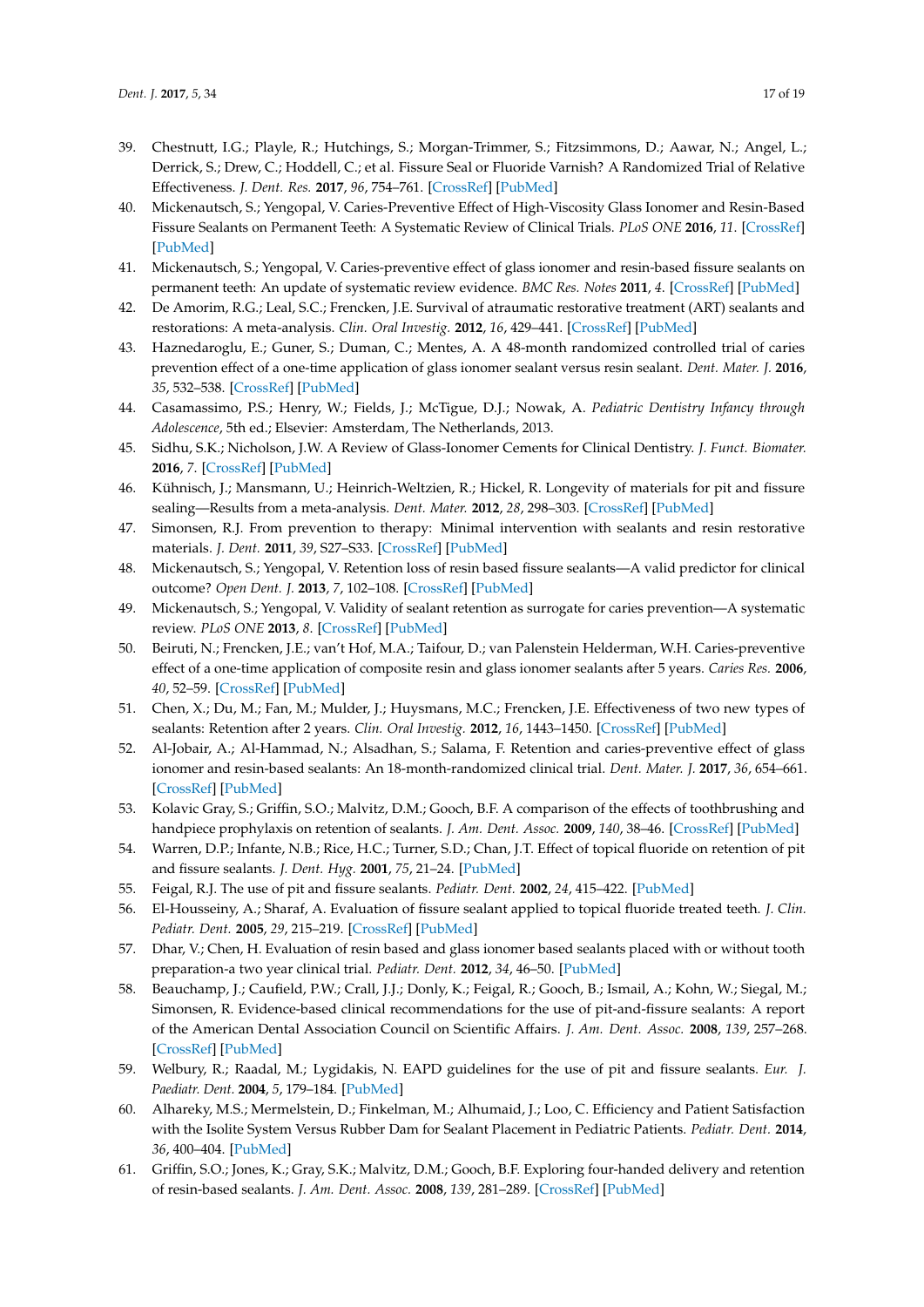- <span id="page-17-0"></span>62. Zero, D.T. How the introduction of the acid-etch technique revolutionized dental practice. *J. Am. Dent. Assoc.* **2013**, *144*, 990–994. [\[CrossRef\]](http://dx.doi.org/10.14219/jada.archive.2013.0224) [\[PubMed\]](http://www.ncbi.nlm.nih.gov/pubmed/23989836)
- <span id="page-17-1"></span>63. Redford, D.A.; Clarkson, B.; Jensen, M. The effect of different etching times on the sealant bond strength, etch depth, and pattern in primary teeth. *Pediatr. Dent.* **1986**, *8*, 11–15.
- <span id="page-17-2"></span>64. Duggal, M.S.; Tahmassebi, J.F.; Toumba, K.; Mavromati, C. The effect of different etching times on the retention of fissure sealants in second primary and first permanent molars. *Int. J. Paediatr. Dent.* **1997**, *7*, 81–86. [\[CrossRef\]](http://dx.doi.org/10.1111/j.1365-263X.1997.tb00283.x) [\[PubMed\]](http://www.ncbi.nlm.nih.gov/pubmed/9524458)
- <span id="page-17-3"></span>65. Feigal, R.J.; Hitt, J.; Splieth, C. Retaining sealant on salivary contaminated enamel. *J. Am. Dent. Assoc.* **1993**, *124*, 88–97. [\[CrossRef\]](http://dx.doi.org/10.14219/jada.archive.1993.0069) [\[PubMed\]](http://www.ncbi.nlm.nih.gov/pubmed/8335785)
- <span id="page-17-4"></span>66. Ozer, F.; Blatz, M.B. Self-etch and etch-and-rinse adhesive systems in clinical dentistry. *Compend. Contin. Educ. Dent.* **2013**, *34*, 12–14. [\[PubMed\]](http://www.ncbi.nlm.nih.gov/pubmed/23550327)
- <span id="page-17-6"></span>67. Sofan, E.; Sofan, A.; Palaia, G.; Tenore, G.; Romeo, U.; Migliau, G. Classification review of dental adhesive systems: From the IV generation to the universal type. *Ann. Stomatol.* **2017**, *8*, 1–17. [\[CrossRef\]](http://dx.doi.org/10.11138/ads/2017.8.1.001)
- <span id="page-17-5"></span>68. Kugel, G.; Ferrari, M. The science of bonding: From first to sixth generation. *J. Am. Dent. Assoc.* **2000**, *131*, 20S–25S. [\[CrossRef\]](http://dx.doi.org/10.14219/jada.archive.2000.0398) [\[PubMed\]](http://www.ncbi.nlm.nih.gov/pubmed/10860341)
- <span id="page-17-7"></span>69. Feigal, R.; Musherure, P.; Gillespie, B.; Levy-Polack, M.; Quelhas, I.; Hebling, J. Improved sealant retention with bonding agents: A clinical study of two-bottle and single-bottle systems. *J. Dent. Res.* **2000**, *79*, 1850–1856. [\[CrossRef\]](http://dx.doi.org/10.1177/00220345000790110601) [\[PubMed\]](http://www.ncbi.nlm.nih.gov/pubmed/11145354)
- <span id="page-17-8"></span>70. Sakkas, C.; Khomenko, L.; Trachuk, I. A comparative study of clinical effectiveness of fissure sealing with and without bonding systems: 3-year results. *Eur. Arch. Paediatr. Dent.* **2013**, *14*, 73–81. [\[CrossRef\]](http://dx.doi.org/10.1007/s40368-013-0022-y) [\[PubMed\]](http://www.ncbi.nlm.nih.gov/pubmed/23549995)
- <span id="page-17-9"></span>71. Burbridge, L.; Nugent, Z.; Deery, C. A randomized controlled trial of the effectiveness of a one-step conditioning agent in fissure sealant placement: 12-month results. *Eur. Arch. Paediatr. Dent.* **2007**, *8*, 49–54. [\[CrossRef\]](http://dx.doi.org/10.1007/BF03262570) [\[PubMed\]](http://www.ncbi.nlm.nih.gov/pubmed/17394891)
- <span id="page-17-10"></span>72. Maher, M.M.; Elkashlan, H.I.; El-Housseiny, A.A. Effectiveness of a self-etching adhesive on sealant retention in primary teeth. *Pediatr. Dent.* **2013**, *35*, 351–354. [\[PubMed\]](http://www.ncbi.nlm.nih.gov/pubmed/23930635)
- <span id="page-17-11"></span>73. Feigal, R.; Quelhas, I. Clinical trial of a self-etching adhesive for sealant application: Success at 24 months with Prompt L-Pop. *Am. J. Dent.* **2003**, *16*, 249–251. [\[PubMed\]](http://www.ncbi.nlm.nih.gov/pubmed/14579879)
- <span id="page-17-12"></span>74. Botton, G.; Morgental, C.S.; Scherer, M.M.; Lenzi, T.L.; Montagner, A.F.; Rocha, R.D.O. Are self-etch adhesive systems effective in the retention of occlusal sealants? A systematic review and meta-analysis. *Int. J. Paediatr. Dent.* **2015**, *26*, 402–411. [\[CrossRef\]](http://dx.doi.org/10.1111/ipd.12214) [\[PubMed\]](http://www.ncbi.nlm.nih.gov/pubmed/26590954)
- <span id="page-17-13"></span>75. Bagherian, A.; Sarraf Shirazi, A.; Sadeghi, R. Adhesive systems under fissure sealants: Yes or no?: A systematic review and meta-analysis. *J. Am. Dent. Assoc.* **2016**, *147*, 446–456. [\[CrossRef\]](http://dx.doi.org/10.1016/j.adaj.2016.01.014) [\[PubMed\]](http://www.ncbi.nlm.nih.gov/pubmed/26993212)
- <span id="page-17-14"></span>76. Khare, M.; Suprabha, B.S.; Shenoy, R.; Rao, A. Evaluation of pit-and-fissure sealants placed with four different bonding protocols: A randomized clinical trial. *Int. J. Paediatr. Dent.* **2016**, *27*, 444–453. [\[CrossRef\]](http://dx.doi.org/10.1111/ipd.12281) [\[PubMed\]](http://www.ncbi.nlm.nih.gov/pubmed/28024165)
- <span id="page-17-15"></span>77. Rathnam, A.; Nidhi, M.; Shigli, A.L.; Indushekar, K.R. Comparative evaluation of slot versus dovetail design in class III composite restorations in primary anterior teeth. *Contemp. Clin. Dent.* **2010**, *1*, 6–9. [\[CrossRef\]](http://dx.doi.org/10.4103/0976-237X.62511) [\[PubMed\]](http://www.ncbi.nlm.nih.gov/pubmed/22114369)
- <span id="page-17-16"></span>78. Peutzfeldt, A.; Nielsen, L.A. Bond strength of a sealant to primary and permanent enamel: Phosphoric acid versus self-etching adhesive. *Pediatr. Dent.* **2004**, *26*, 240–244. [\[PubMed\]](http://www.ncbi.nlm.nih.gov/pubmed/15185805)
- <span id="page-17-17"></span>79. Chadwick, B.L.; Treasure, E.T.; Playle, R.A. A randomised controlled trial to determine the effectiveness of glass ionomer sealants in pre-school children. *Caries Res.* **2005**, *39*, 34–40. [\[CrossRef\]](http://dx.doi.org/10.1159/000081654) [\[PubMed\]](http://www.ncbi.nlm.nih.gov/pubmed/15591732)
- <span id="page-17-18"></span>80. Deery, C. The economic evaluation of pit and fissure sealants. *Int. J. Paediatr. Dent.* **1999**, *9*, 235–241. [\[CrossRef\]](http://dx.doi.org/10.1111/j.1365-263X.1999.00141.x) [\[PubMed\]](http://www.ncbi.nlm.nih.gov/pubmed/10815581)
- <span id="page-17-19"></span>81. Chi, D.L.; van der Goes, D.N.; Ney, J.P. Cost-effectiveness of pit-and-fissure sealants on primary molars in Medicaid-enrolled children. *Am. J. Public Health* **2014**, *104*, 555–561. [\[CrossRef\]](http://dx.doi.org/10.2105/AJPH.2013.301588) [\[PubMed\]](http://www.ncbi.nlm.nih.gov/pubmed/24432941)
- <span id="page-17-20"></span>82. Weintraub, J.A. Pit and fissure sealants in high-caries-risk individuals. *J. Dent. Educ.* **2001**, *65*, 1084–1090. [\[PubMed\]](http://www.ncbi.nlm.nih.gov/pubmed/11699981)
- <span id="page-17-21"></span>83. Feigal, R.J. Sealants and preventive restorations: Review of effectiveness and clinical changes for improvement. *Pediatr. Dent.* **1998**, *20*, 85–92. [\[PubMed\]](http://www.ncbi.nlm.nih.gov/pubmed/9566011)
- <span id="page-17-22"></span>84. American Academy of Pediatric Dentistry. Guideline on caries-risk assessment and management for infants, children, and adolescents. *Pediatr. Dent.* **2014**, *36*, 127–134.
- <span id="page-17-23"></span>85. Quinonez, R.B.; Downs, S.M.; Shugars, D.; Christensen, J.; Vann, W.F., Jr. Assessing cost-effectiveness of sealant placement in children. *J. Public Health Dent.* **2005**, *65*, 82–89. [\[CrossRef\]](http://dx.doi.org/10.1111/j.1752-7325.2005.tb02791.x) [\[PubMed\]](http://www.ncbi.nlm.nih.gov/pubmed/15929545)